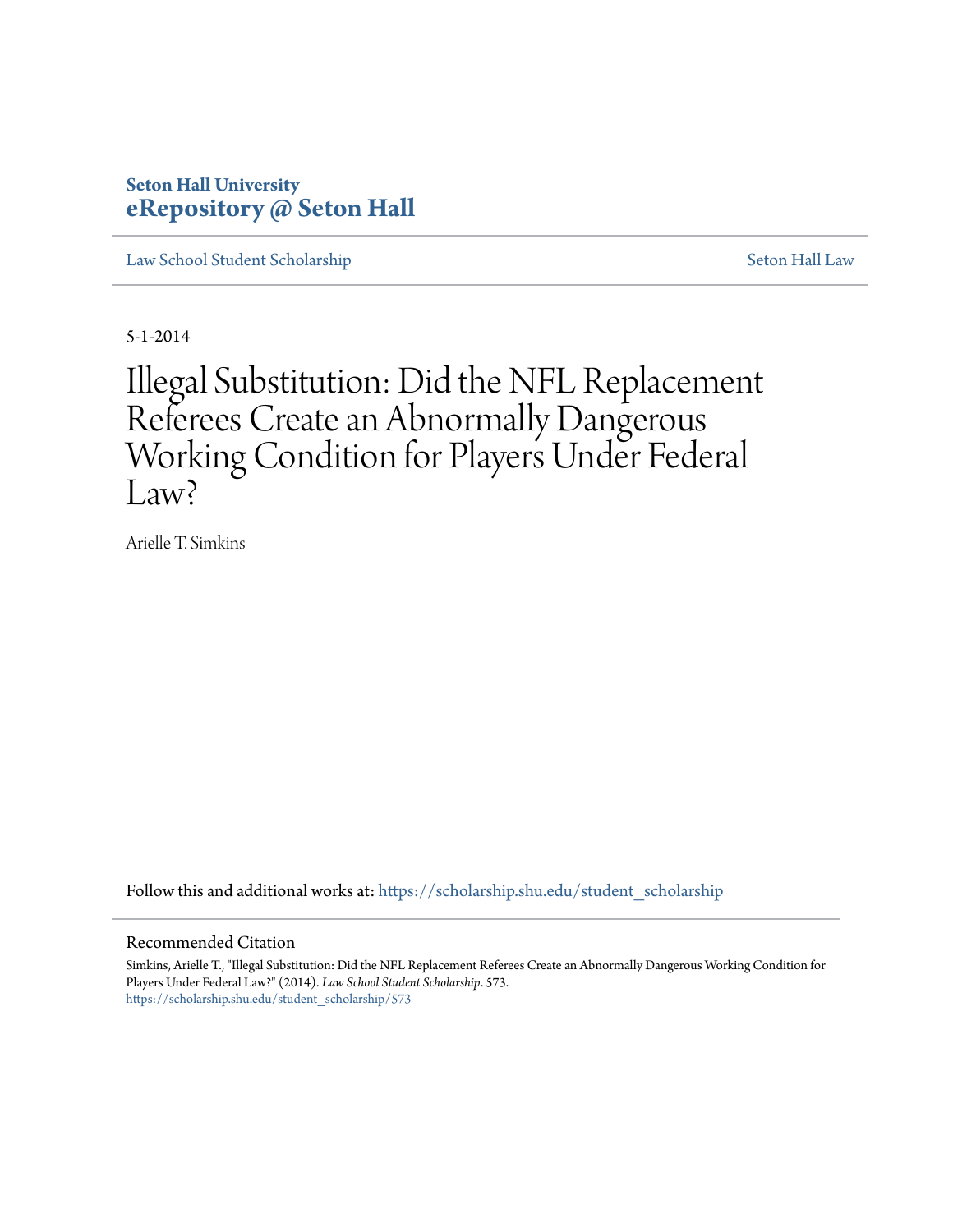

# **Illegal Substitution**

Did the NFL Replacement Referees Create an Abnormally Dangerous

Working Condition for Players Under Federal Law?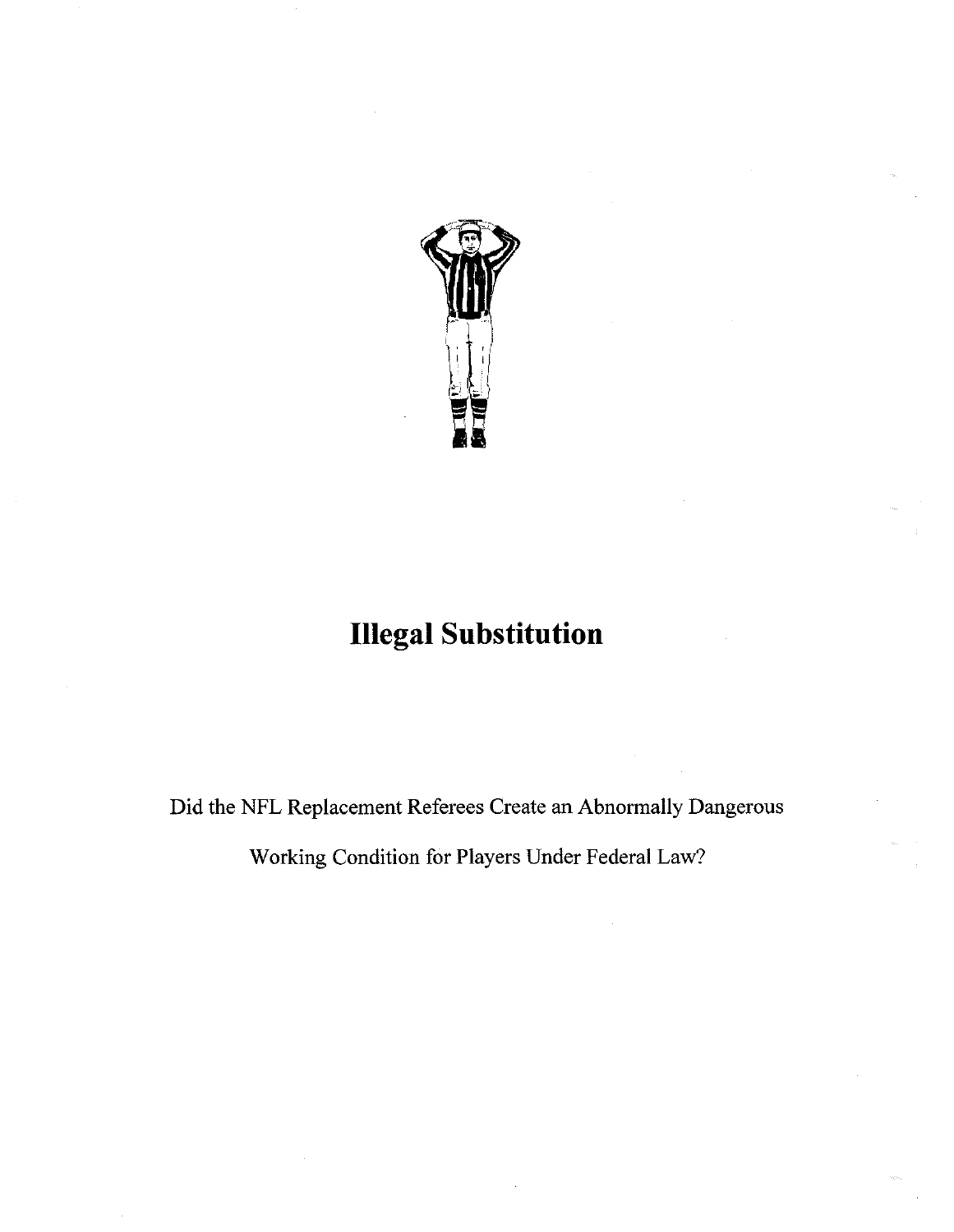# **Table of Contents**

 $\sim$ 

 $\sim$ 

 $\langle \cdot, \cdot \rangle$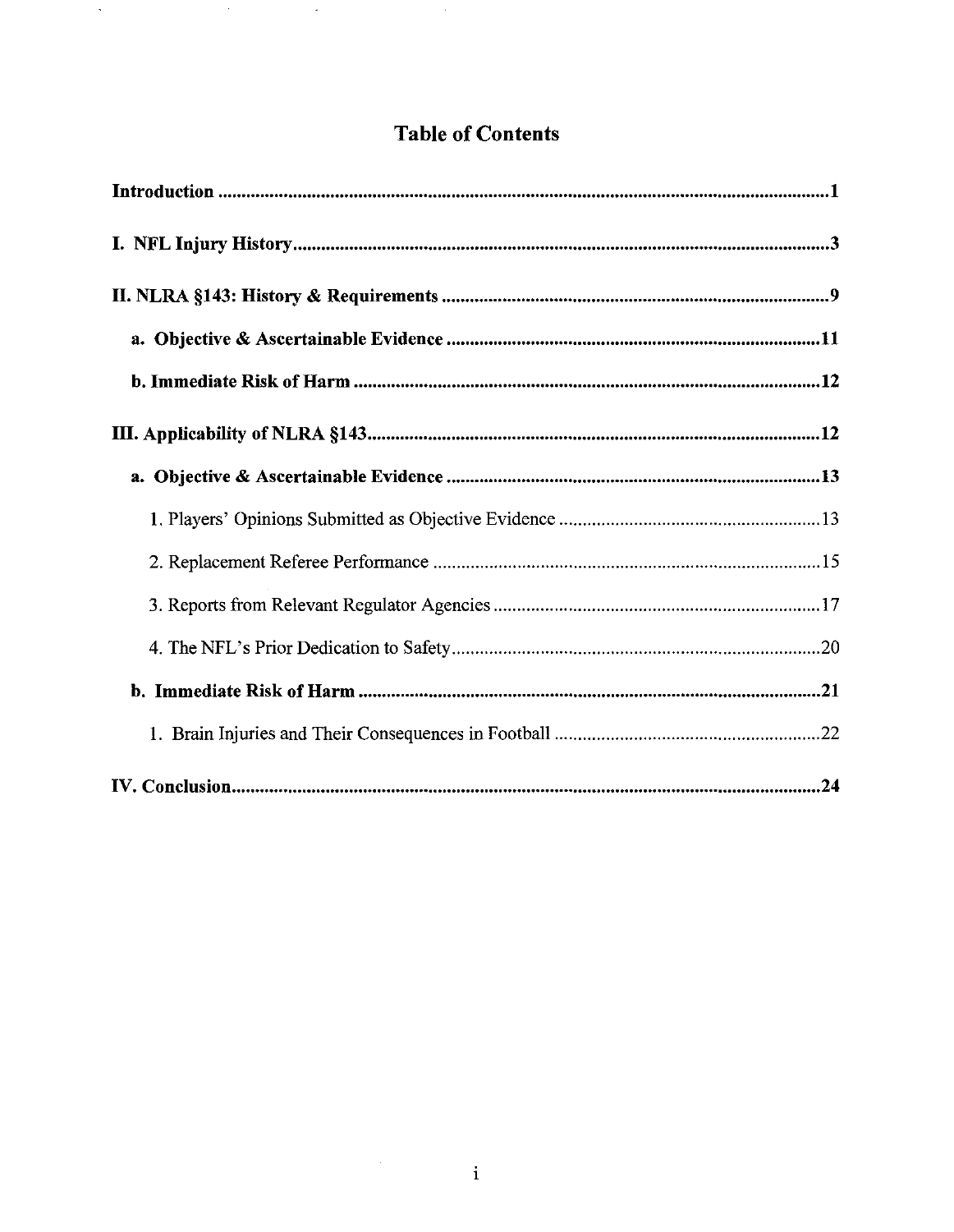#### **Introduction**

Prior to the commencement of the 2012 National Football League (NFL) season, it became clear that a collective bargaining agreement (CBA) between the NFL and the NFL Referees Association (NFLRA) was far from being signed. As in various sports, including the NFL in 2011, when the NFL struggled with the National Football League Players Association (NFLPA), collective bargaining is expected. It creates drama for fans and commentators alike as they nervously speculate as to whether there will be a strike or lockout and, if so, when to expect the sport to resume. In 2012, when it became obvious that the referees would not have an agreement in time, the NFL hired replacement referees to initiate the preseason and eventually, they called the first three weeks of regular season games. During these weeks, the replacements referees were berated by spectators, including NFL executives, for the calls that were missed, ignored, or made improperly.

While fans complained fruitlessly, DeMaurice Smith, the NFLPA Executive Director, also recognized the larger issue that the replacement referees posed: player safety.<sup>1</sup> Looking past inaccuracies that affected only teams' records, Smith focused on the inadequacy of calls that left players vulnerable to injury.2 Smith threatened a league wide player strike until the NFL and NFLRA reached a CBA and the referees were back.<sup>3</sup> However, what commentators noticed was that the threat seemed hollow due to the apparent inability of the players to strike under their own collective bargaining agreement. <sup>4</sup>

<sup>&</sup>lt;sup>1</sup> Simon Samano, *DeMaurice Smith doesn't rule out strike over referee lockout*, USA TODAY, (Aug. 29, 2012), http:/ /content. usatoday.com/ communities/thehuddle/post/20 12/08/demaurice-smith-nfl-strike-replacementrefs/l#.UQQIVuivwhl.

 $^{2}$  *ld*.

 $3$  *Id.* 

<sup>&</sup>lt;sup>4</sup> Alicia Jessop, *Take The Field: Why the NFLPA Cannot Strike Over Replacement Referees*, FORBES, (Aug. 29, 20 12), http://www .forbes.com/sites/aliciajessop/20 12/08/29/take-the-field-why-the-nflpa-cannot-strike-overreplacement-referees/.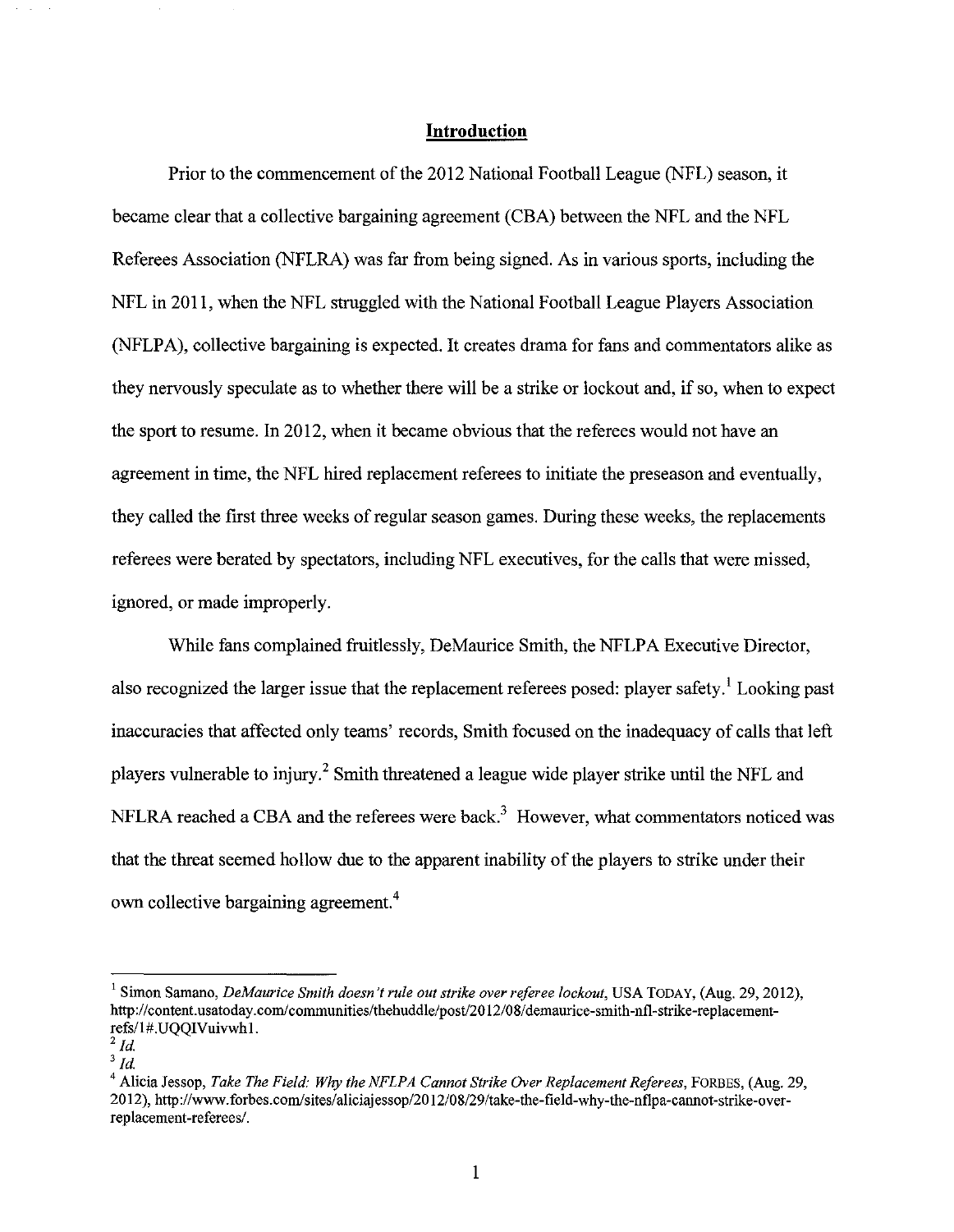The CBA agreed to by the NFLPA and the NFL in 2011 explicitly includes a "No Strike" Provision.<sup>5</sup> In this, excluding a Union Security exception, any "strike, work stoppage, or other concerted action interfering with the operations of the NFL" is impermissible.<sup>6</sup> Thus Smith's threat of a strike immediately seemed to trigger a violation of the NFLPA's collective bargaining agreement.

However, §143 of the National Labor Relations Act, added by the Labor-Management Relations Act in 1947, $\frac{7}{3}$  designates a specific instance during which a work stoppage is not considered a strike.<sup>8</sup> Under this section, an employee may refuse work, in good faith, if he perceives an abnormally dangerous condition exists in the work environment.<sup>9</sup> Assuming this law is applicable, the NFLPA would have had to establish that the replacement referees constituted an abnormally dangerous condition for the players in order for a strike to be permissible under their collective bargaining agreement. Ultimately, whether or not an abnormally dangerous condition exists turns on the interpretation of this law under existing precedent. If established, a strike would have been a permissible option for the players during the time the replacement referees were used.

Part I of this Note will offer a detailed analysis of the NFL's response to injury, such as rule alterations to adjust to game changes to protect players. It will also explore the NFL's broader response to injury in the game. Using the past behavior of the League, and the seriousness with which it takes injury, the section will also analyze of the replacement referees' fitness for their positions. Part II will consider the development in the relevant rnles of law regarding work stoppages. Finally, Part III will apply the facts in the NFLPA's situation to the

<sup>&</sup>lt;sup>5</sup> NFLPA Collective Bargaining Agreement, Art. 3 §1, August 4, 2011.<br>
<sup>6</sup> *Id* at Art. 3 §1; *Id* at Art. 47 §1, §6.<br>
<sup>7</sup> 61 Stat. 162 (June 23, 1947) (codified at 29 U.S.C.A. §143 (West 2012)).<br>
<sup>8</sup> 29 U.S.C.A. §143 (We

 $^9$  *Id.*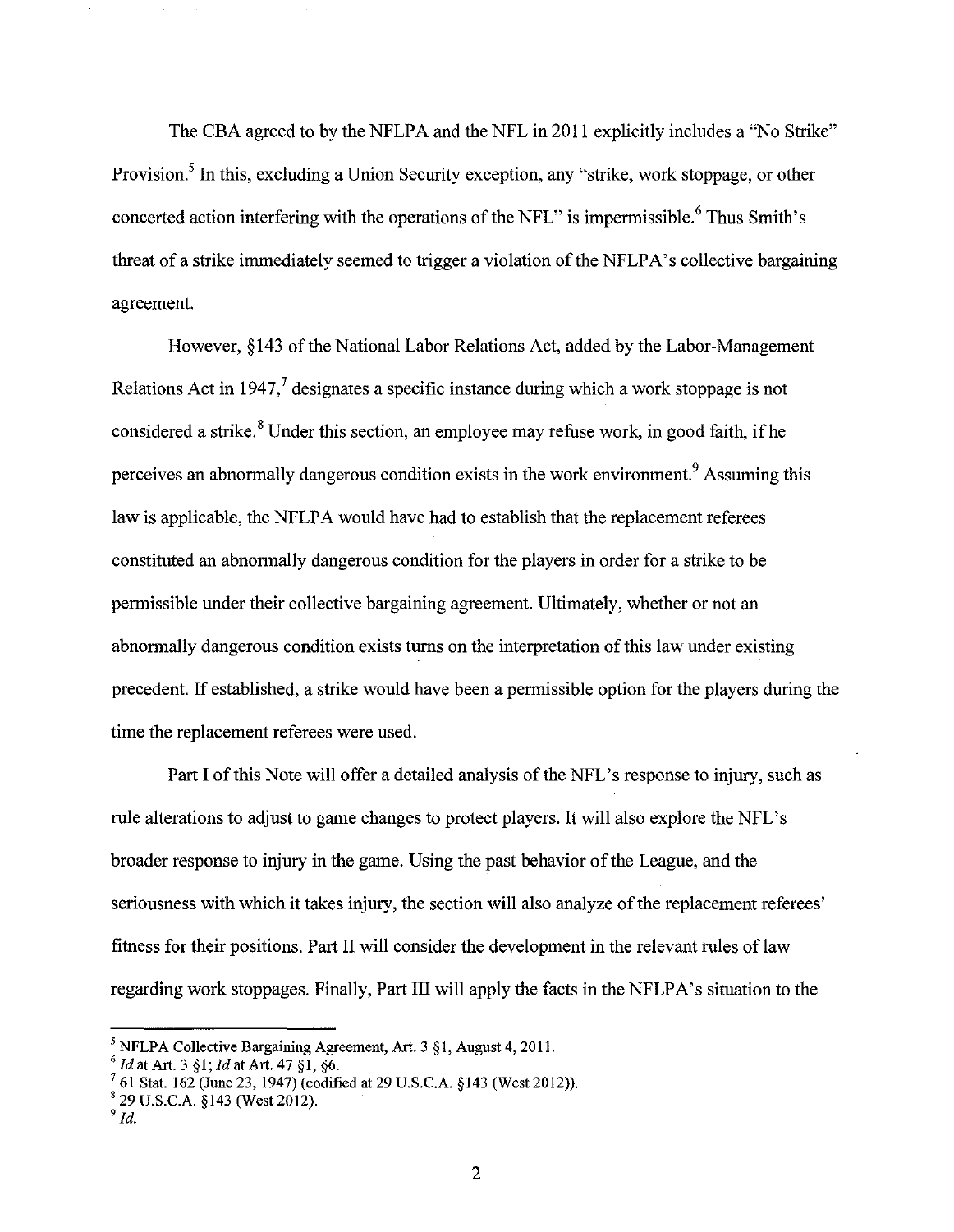standards that have been developed regarding work stoppage in the presence of a "No Strike" provision.

#### **I. NFL Injury History**

Most recently, the NFL has not taken the seriousness of potential injury lightly, specifically with regard to hits that have tendencies to produce concussions. With this in mind, the NFL rules are often altered to adopt safety precautions. As early as 1962 the NFL implemented a rule prohibiting grabbing a player's facemask.<sup>10</sup> For the next 15 years, sporadic rules were implemented to accommodate safety until player protection became a predominant interest of rule makers in 1979.<sup>11</sup> This was further emphasized in 1980 with the implementation of the personal foul rule that prohibited "striking, swinging, or clubbing on the head, neck or face."<sup>12</sup> The progress of player safety concerns continued and, in 1996, helmet-to-helmet contact was designated a personal foul.<sup>13</sup> However, before the interests of the NFL changed and this rule was officially implemented, the NFL "turned a blind eye" to the behavior while coaches encouraged it.<sup>14</sup> Yet, collectively, these rule changes testify to the NFL's intention to avoid injuries as it acknowledged that particular contact, specifically head to head contact, does cause serious, preventable injury. $15$ 

 $\frac{11}{11}$  *Id.* (In 1977, the rules implemented to lessen injuries included: outlawing the head slap, prohibition of offensive linemen thrusting their hands at an opponent's neck, face, or head, prohibition of wide receivers clipping, and defenders only being permitted to make contact with eligible receivers once.); *See also* Jennifer Ann Heiner, *Concussions in the National Football League: Jani v. Bert Bell/Pete Rozelle NFL Player Ret. Plan and a Legal Analysis of the NFL 's 2007 Concussion Management Guidelines,* 18 SETON HALL J. SPORTS & ENT. L. 255, 271 (2008) ("In 1979, the NFL adopted major changes to increase player safety. The rules prohibited players from blocking below the waist during kickoff and punt returns, and prevented the players from wearing damaged equipment that could be potentially hazardous. Officials were also to call a player dead when the quarterback was in the potentially dangerous grasp of a defensive tackler.").<br><sup>12</sup> SPORTSATTIC.COM, *supra* note 10; Heiner, *supra* note 11 at 271.<br><sup>13</sup> SPORTSATTIC.COM, *supra* note 10; Heiner, *supra* note 11 at 271.<br><sup>14</sup> Jeremy P. Gove,

<sup>&</sup>lt;sup>10</sup> History of the NFL Rules, SPORTSATTIC.COM, http://www.sportsattic.com/araig/NflRulesHistory.htm (last visited Nov. 1, 2012).

V AND. J. ENT. & TECH. L. 649, 657 (2012). 15 *Id.*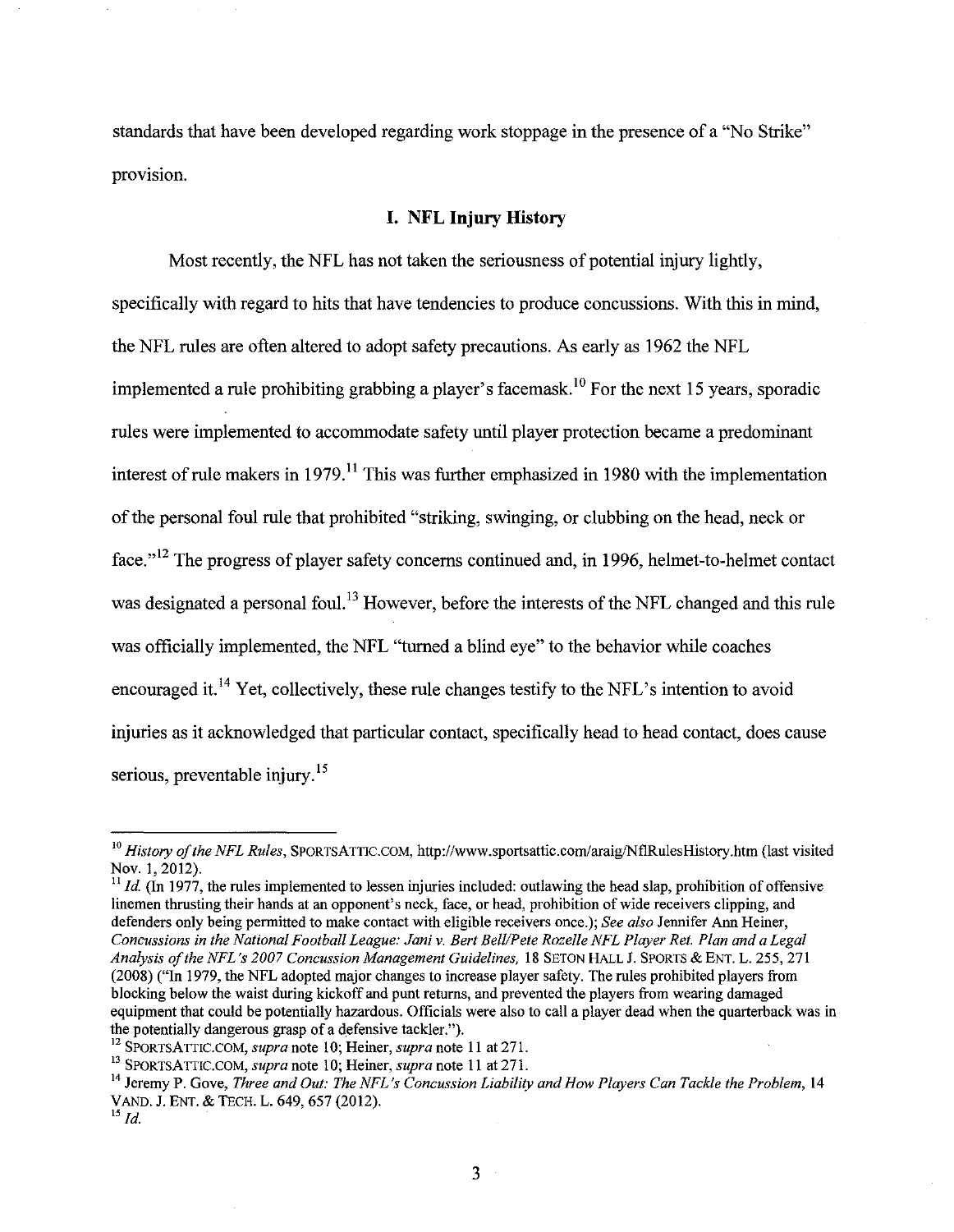Superficial injuries such as broken bones or tom muscles, whether or not they are career ending, do not compare to the side effects of multiple concussions. A concussion, though frequently regarded as a bruise to the brain from collision with a hard surface, can in fact happen without any collision at all and often will produce little to no swelling or bleeding in a radiological scan.<sup>16</sup> A concussion is common when "the head either accelerates rapidly and then is stopped, or is spun rapidly."<sup>17</sup> Without direct collision, what the brain is actually being "stopped" by is the skull and with that, no helmet can truly protect a player. 18 What *does* protect players are the rules implemented by the NFL to prevent concussions and the referees that are trained to enforce these rules.

Additionally of concern is that, according to neurologists, after one concussion, individuals are up to four times more likely to suffer another—and with each successive concussion, the required force to sustain a future concussion decreases.<sup>19</sup> In a 2000 study of former NFL players, it was found that "60 percent had suffered at least one concussion in their careers and 26 percent had had three or more."<sup>20</sup> The individuals who had reported concussions also reported symptoms of memory, concentration, and neurological problems far more than those who had never suffered from a concussion.<sup>21</sup> In 2009, another study revealed that symptoms of Alzheimer's disease and other memory-related illnesses occur in the NFL's former players "vastly more often" than in the general population.<sup>22</sup> And in 2007, a study found that retired NFL players who had sustained three or more concussions during their careers were three

http://topics.nytimes.com/top/reference/timestopics/subjects/f/footba11/head\_injuries/index.htm1.  $^{17}$  *Id* 

<sup>&</sup>lt;sup>16</sup> Head Injuries in Football, THE NEW YORK TIMES, (Oct. 21, 2010),

<sup>&</sup>lt;sup>18</sup> Kevin Cook, *Dying to Play*, THE NEW YORK TIMES, (Sept. 11, 2012),

http://www.nytimes.com/2012/09/12/opinion/head-injuries-in-football.htm1.

<sup>&</sup>lt;sup>19</sup> THE NEW YORK TIMES, *supra* note 16.

*zo Id.* 

<sup>21</sup>*Id.* 

<sup>22</sup>*Id.*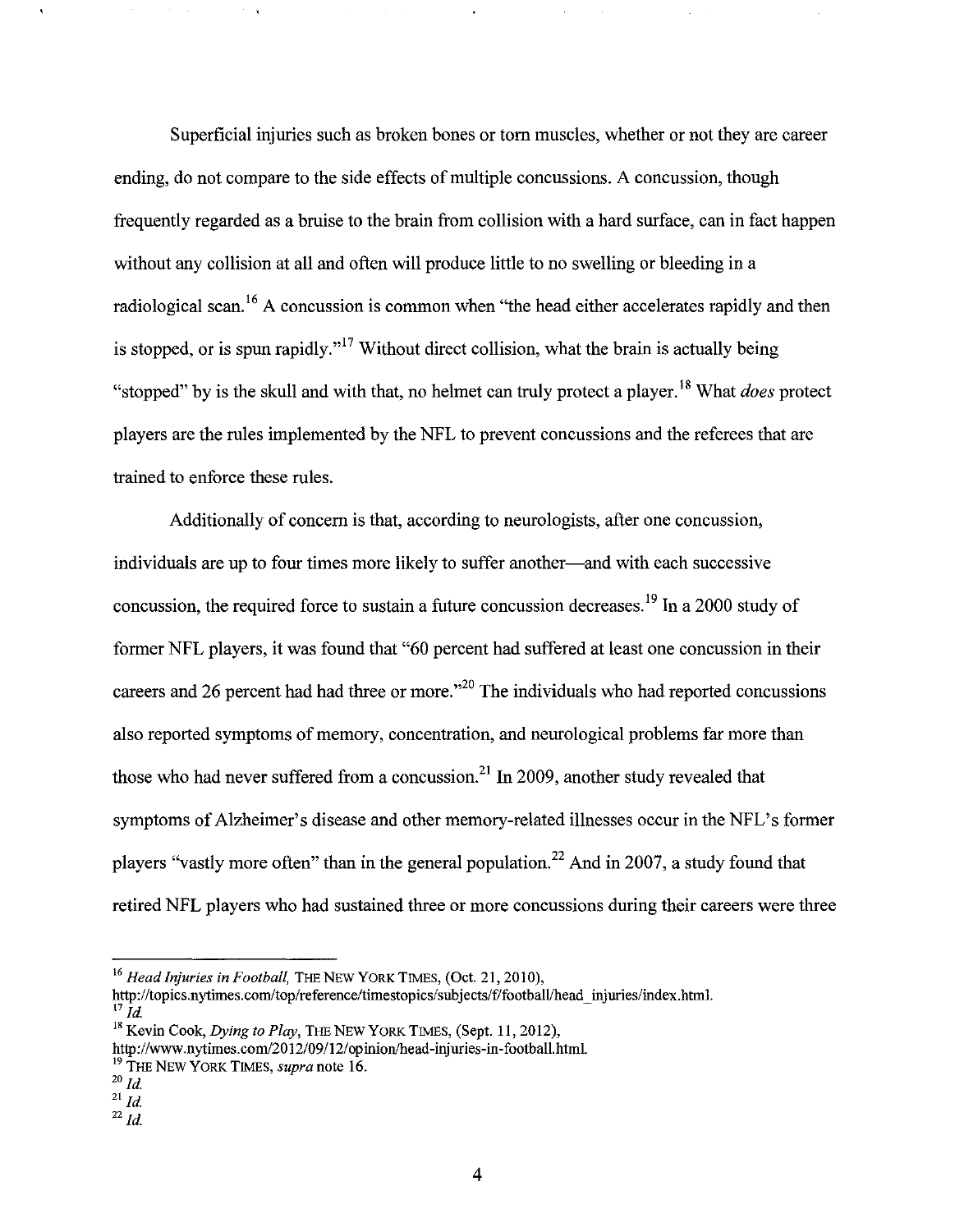times more likely to have clinical depression.<sup>23</sup> These conditions, clearly the result of brain injury, have manifested themselves repeatedly in former NFL players.<sup>24</sup> The result of these studies led the NFL to announce in 2009 the imposition of its most "stringent rules to date on managing concussions," about which awareness was heightened the following year after several concussions, inside the NFL and out, became popular concern.<sup>25</sup> The injuries across the sport have led to the designation that, "football has become the site of perhaps the gravest health crisis in the history of sports."<sup>26</sup>

Many spectators, sports analysts and physicians alike have commented on player injuries sustained during NFL games. Naturally, these statements increase in seriousness as the injury being discussed increases in severity. Dr. James Kelly, of the Rehabilitation Institute of Chicago, has noted,

Shots to the head must be outlawed and penalized with suspension, and even expulsion, from the sport. The seriousness of concussion needs to be addressed with serious consequences for those who inflict them. As we see, a career can be ended by concussion. So should the career of habitual head injury perpetrators.<sup>27</sup>

As Director of the Brain Injury program, Dr. Kelly is an expert in the matter at hand.<sup>28</sup> Dr. Kelly

is not alone in his harsh opinion of rule violators that are prone to cause injury. The NFL itself

takes a similar, albeit diluted stance. Today, penalties for personal fouls are punishable by 15

<sup>28</sup> Id.: See also Brain Injury Rehabilitation Services, REHABILITATION INSTITUTE OF CHICAGO,

<sup>&</sup>lt;sup>23</sup> Id.<br><sup>24</sup> Id.; See also Cook, *supra* note 18 ("John Mackey, the pioneering president of the N.F.L.'s Players' Association, was found to have frontal temporal dementia in his early 60's. Former Bears safety Dave Duerson was 50 years old when he committed suicide, shooting himself in the chest so that his brain could be studied. (It showed signs of C.T.E.) Junior Seau, a 12-time Pro Bowler for the Chargers, was 43 when he shot himself in the chest last spr <sup>25</sup> Head Injuries in Football, THE NEW YORK TIMES, supra note 16 ("In October 2010 [a] helmet-first collision

caused the paralysis of a Rutgers University player.").<br><sup>26</sup> Lawyers refer to concussions in NFL as 'gravest health crisis in history of sports'; Football There are more than<br>5,000 individuals suing the National Football L

*<sup>5,000</sup> individuals suing the National Actional Football, 1986, 1996, 1996, 1996, 27 Alexander N. Hecht, Article, <i>Legal and Ethical Aspects of Sports-Related Concussions: The Merril Hoge Story,* 12 SETON HALL J. SPORTS & E

http://www.ric.org/conditions/brain/services/ (Last visited Mar. 18, 2013)(The Rehabilitation Institute of Chicago's Brain Injury Program is both part of a teaching and a research institution with specialties in concussions as well as other traumatic brain injury.).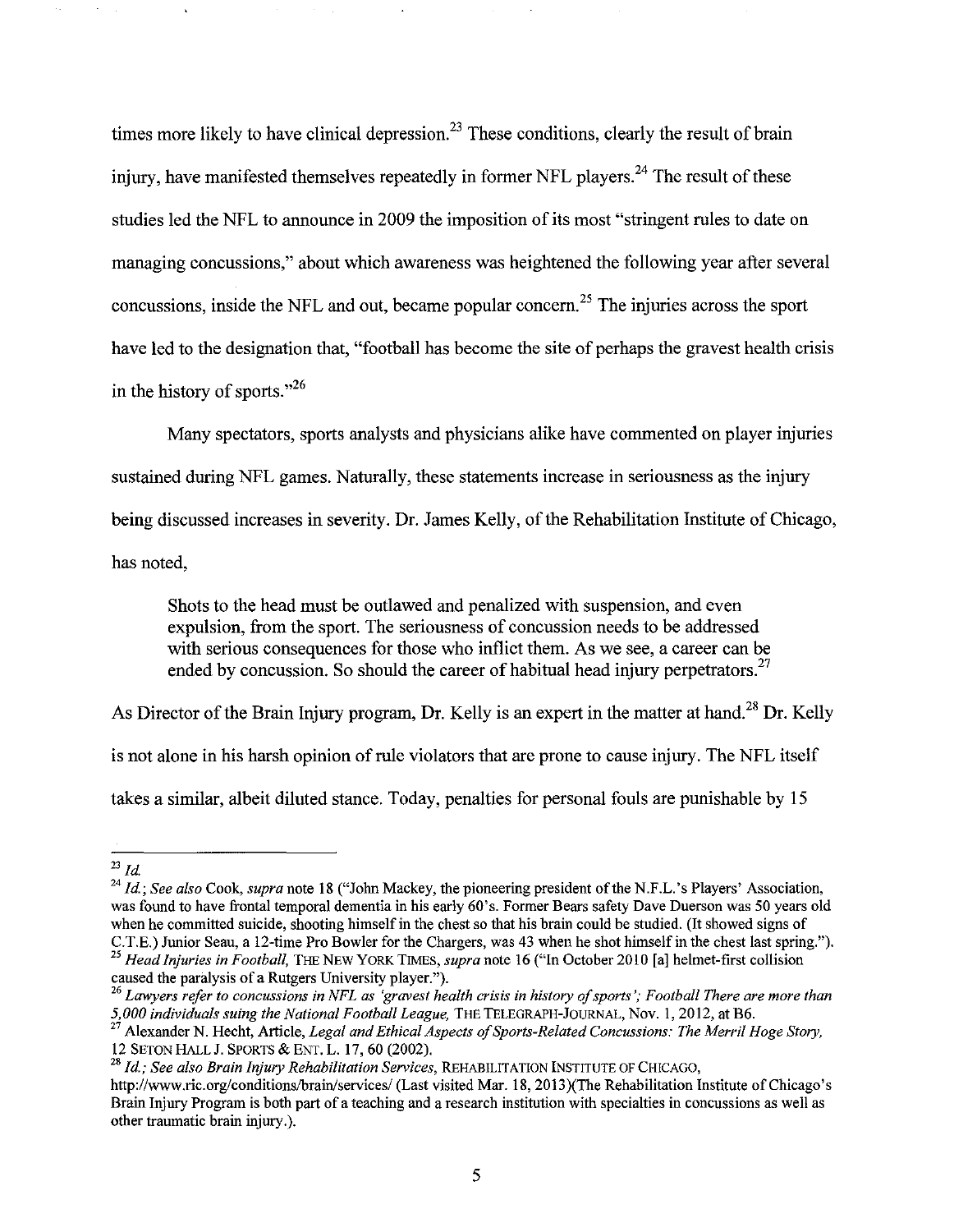vards, with the potential addition of a fine if the hit is severe enough.<sup>29</sup> Additionally, NFL Commissioner Roger Goodell has implemented player suspensions for unnecessary roughness in the NFL's quest to limit and discipline potential injury-causing conduct.<sup>30</sup>

As players' salaries have grown to seven figures, their longevity has also become a larger concern for the league.<sup>31</sup> Even in 1995, then Buffalo Bills coach, Mary Levy, remarked, "The Competition Committee [of the NFL] [is] consistently making a concerted effort to help protect players from injury."32 According to Commissioner Goodell in the NFL's 2012 Health and Safety Report, in addition to the longevity of players' careers, the NFL has an explicit interest in ensuring that players are safe to pursue their goals off of the field.<sup>33</sup> In keeping with this interest, the NFL has already invested \$22 million in funding to research and improve player safety with an additional \$100 million to be invested within the next ten years.<sup>34</sup> Of this \$100 million, \$30 million has already been granted to the Foundation for the National Institute of Health—making it the largest donation in the history of the league.<sup>35</sup> The amount of capital being invested in the safety of players reflects the NFL's concerns with the rate of injury in the league. And perhaps it is in fact genuinely concerned, considering that rule changes are implemented despite harsh reactions from fans and players alike who view attempts to limit contact to be destructive of the game.<sup>36</sup>

<sup>&</sup>lt;sup>29</sup> Linda S. Calvert Hanson & Craig Dernis, *Revisiting Excessive Violence in the Professional Sports Arena: Changes in the Past Twenty Years?* 6 SETON HALL J. SPORTS & ENT. L. 127, 159 (1996).

<sup>&</sup>lt;sup>30</sup> Ray Fittipaldo, *Players question NFL's call on stand-in referees*, PITTSBURGH POST-GAZETTE, (Sept. 26, 2012), http://www.post-gazette.com/stories/sports/steelers/players-question-nfls-call-on-stand-in-referees-654908/. <sup>31</sup> Hanson & Dernis, *supra* note 29 at 159.<br><sup>32</sup> Id. at 160.<br><sup>33</sup> Roger Goodell, *Foreward*, NFL FALL 2012 HEALTH & SAFETY REPORT, 2 (2012).<br><sup>34</sup> John York, M.D., *Welcome to the Fall 2012 NFL Health & Safety Report*, N

REPORT, 3 (2012). 35 *Id* 

<sup>&</sup>lt;sup>36</sup> Chris Chase, *NFL players speak out on the NFL's awful, new dangerous hit rule*, YAHOO! SPORTS BLOG, (Oct. 20, 2012, 10:35 AM), http://sports.yahoo.com/nfl/blog/shutdown corner/post/NFL-players-speak-out-on-the-NFL-sawful-new-da?um~nfl-278498.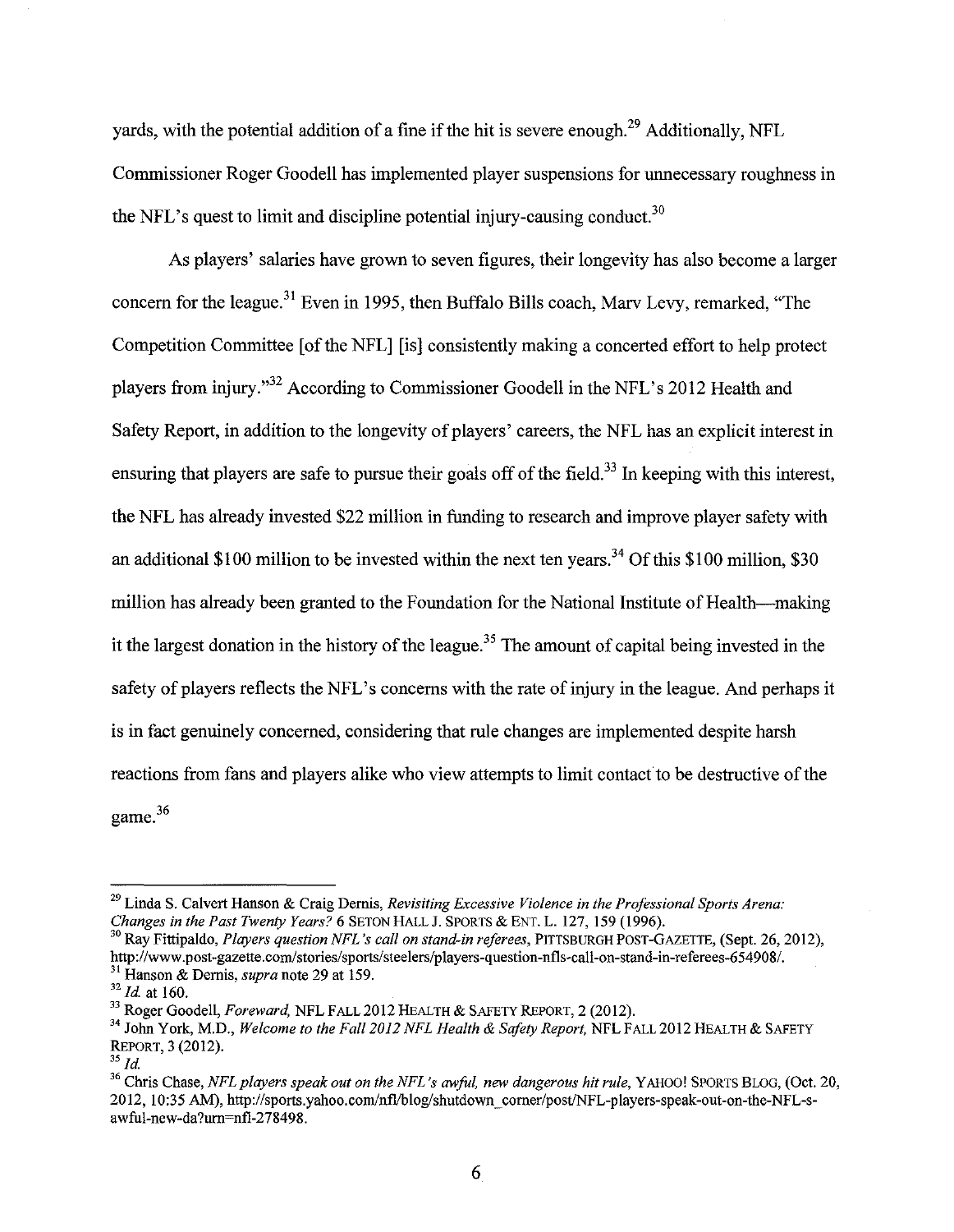However, without implementation by coordinated, trained, and prepared referees, these rule changes are likely to be ineffective. The referee corps that the NFL regards so highly is the only force standing between the rules on paper and the rules in play. According to the NFL, referee applicants must have a minimum of ten years of officiating experience, five of which must be conducted on a collegiate or professional field.<sup>37</sup> Yet, for all intents and purposes, it appears that the group of 2012 replacements barely meets the lowest requirements. Allegedly, this group consists of some college officials, none of whom had any experience in Division 1 football, one former Lingerie Football League (LFL) official who was released by the LFL for incompetence, and even some who had only officiated "glorified high school games."<sup>38</sup>

Regardless of whether the League had successfully collected the most qualified group of available substitute referees willing to officiate, the NFL' s support of these replacements led to much secrecy regarding their résumés.<sup>39</sup> Although the NFL defended the credentials of its replacements, its credibility suffered as information surfaced. 40 In August 2012, as the preseason opened and rumors began to spread, specifically regarding official Craig Ochoa and the Lingerie Football League, the NFL immediately denied that he had been let go from his previous position with the LFL.<sup>41</sup> However, in September 2012, LFL commissioner, Mitch Mortaza, came forward

<sup>&</sup>lt;sup>37</sup> How to Become an Official, http://www.nfl.com/help/faq (last visited Nov. 2, 2012).<br><sup>38</sup> Rose Eveleth, *What's the Deal With The NFL's Replacement Referees?*, SMITHSONIAN MAGAZINE BLOG (Sept. 17, 2012, 9:44 AM), http:/ /blogs.smithsonianmag.com/ smartnews/20 12/09/whats-the-deal-with-the-nfls-replacementreferees/; Houston Mitchell, *NFL referees: Lingerie Football League says NFL is using refit fired,* Los ANGELES TIMES, (Sept. 26, 20 12), http://articles.latimes.com/print/20 12/sep/26/sports/la-sp-sn-lingerie-football-league-20120926; Sam Borden, *With Referees Out, N.F.L. Stars Throw Flag on Novice* Fill-Ins, N.Y. TIMES, (Aug. 27, 2012), http://www.nytimes.com/2012/08/28/sports/football/calls-by-some-nfl-replacement-referees-raiseconcerns.html.

<sup>&</sup>lt;sup>39</sup> Former NFL Chief Referee: NFL Is Lying About The Experience of Replacement Refs, CBS CHICAGO, (Aug. 7, 20 12), http ://chicago.cbslocal.com/20 12/08/07/pereira-replacement -refs-will-only-hurt-the-nfll. (Division 1 Referees are unlikely to participate as replacement referees for several reasons, including ( 1) they know the position is temporary and (2) taking the position could impede their ability to receive a full time NFL position in the future.).<br><sup>40</sup> Mike Florio, *League counters Pereira's claim of embellished credentials*, NBC SPORTS: PROFOOTBALLT

<sup>(</sup>Aug. 7, 20 12), http ://profootballtalk.nbcsports.com/20 12/08/07 /league-counters-pereiras-claim-of-embellishedcredentials/.

<sup>41</sup>*/d.*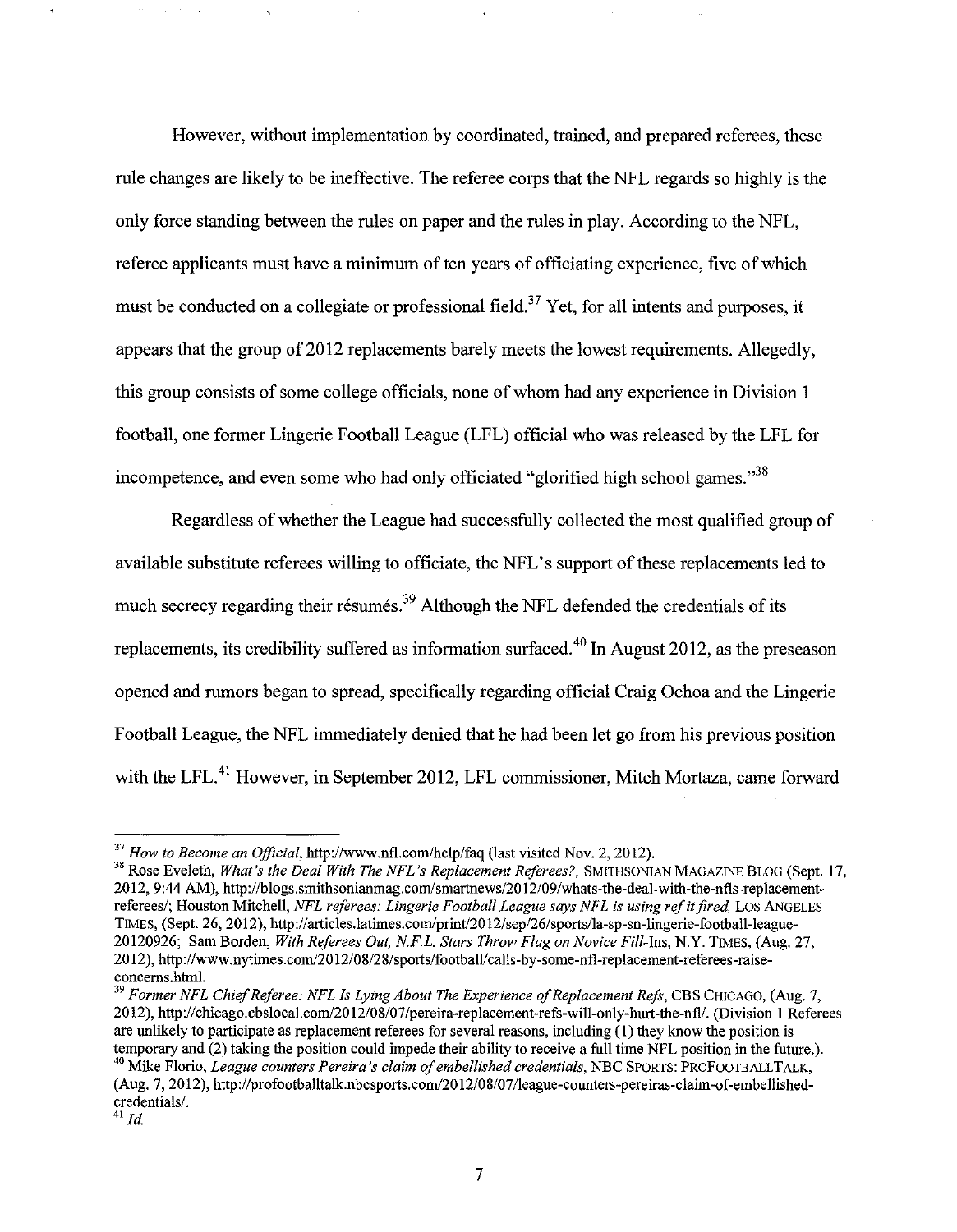expressing his "shock to see guys that couldn't officiate in [the LFL] were officiating in the NFL."42 Not only did Mortaza confirm Ochoa had *in fact* been let go, but he alluded also to reasons such as missed calls and poor judgment that "opened up [LFL] players for potential injury."<sup>43</sup> If true, these inadequacies have obvious implications. However, without actual proof of employment and termination for any of the replacements, it becomes impossible to draw the line between truth and embellishment.

In addition to concerns for basic qualification, the replacement referees were unprepared to initiate a professional football season without on-field guidance from veteran officials. Under normal circumstance, a referee would come into the NFL and have the opportunity to gain experience while observing and interacting with those who had already acclimated.<sup>44</sup> In a typical season, no more than one rookie referee is assigned to an officiating crew.<sup>45</sup> As Jim Tunney, a retired official with 31 years of NFL experience, stated, "When I started, I had only a few years in Division I, but I had a lot of other officials around me who could help me. Who are these guys going to ask?"46 Replacement referee, Jerry Frump, admitted that the replacements, as a group, were not ready for the challenge ahead of them because they "didn't have [the] experience."<sup>47</sup> The replacements came into the season without the luxury of being able to rely on their more experienced co-officials. Thus, mistakes were overlooked, ignored, or unnoticed. Even the booth

<sup>42</sup> Borden, *supra* note 38. ("For a number of reasons, high-level college officials are reluctant to moonlight in the N.F.L. as replacements. They do not want to appear disloyal to their college conference supervisors ... or jeopardize their current positions with little chance of remaining in the pros after the labor issue is settled."); Houston Mitchell, *NFL referees: Lingerie Football League says NFL is using refit fired,* Los ANGELES TIMES, (Sept. 26, 2012), http://articles.latimes.com/print/2012/sep/26/sports/la-sp-sn-lingerie-football-league-20120926.<br><sup>43</sup> Mitchell. *supra* note 42.

<sup>&</sup>lt;sup>44</sup> Craig Wolf, *So you want to be an NFL referee? As the replacement officials showed, it's not easy, NJ.COM, (Sept.* 30, 2012), http://www.nj.com/giants/index.ssf/2012/09/so you want to be an nfl refer.html#.  $45$  *Id.* 

<sup>46</sup> Borden, *supra* note 38.

<sup>&</sup>lt;sup>47</sup> Sean Gregory, *I Was a Replacement Ref: Inside the NFL's 7 Weirdest Weeks*, TIME SPORTS BLOG, (Sept. 28, 20 12), http:/ /keepingscore. blogs.time.com/20 12/09/28/a-replacement-ref-reflects-did-the-nfl-overlook-an-obviousexperience-gap/.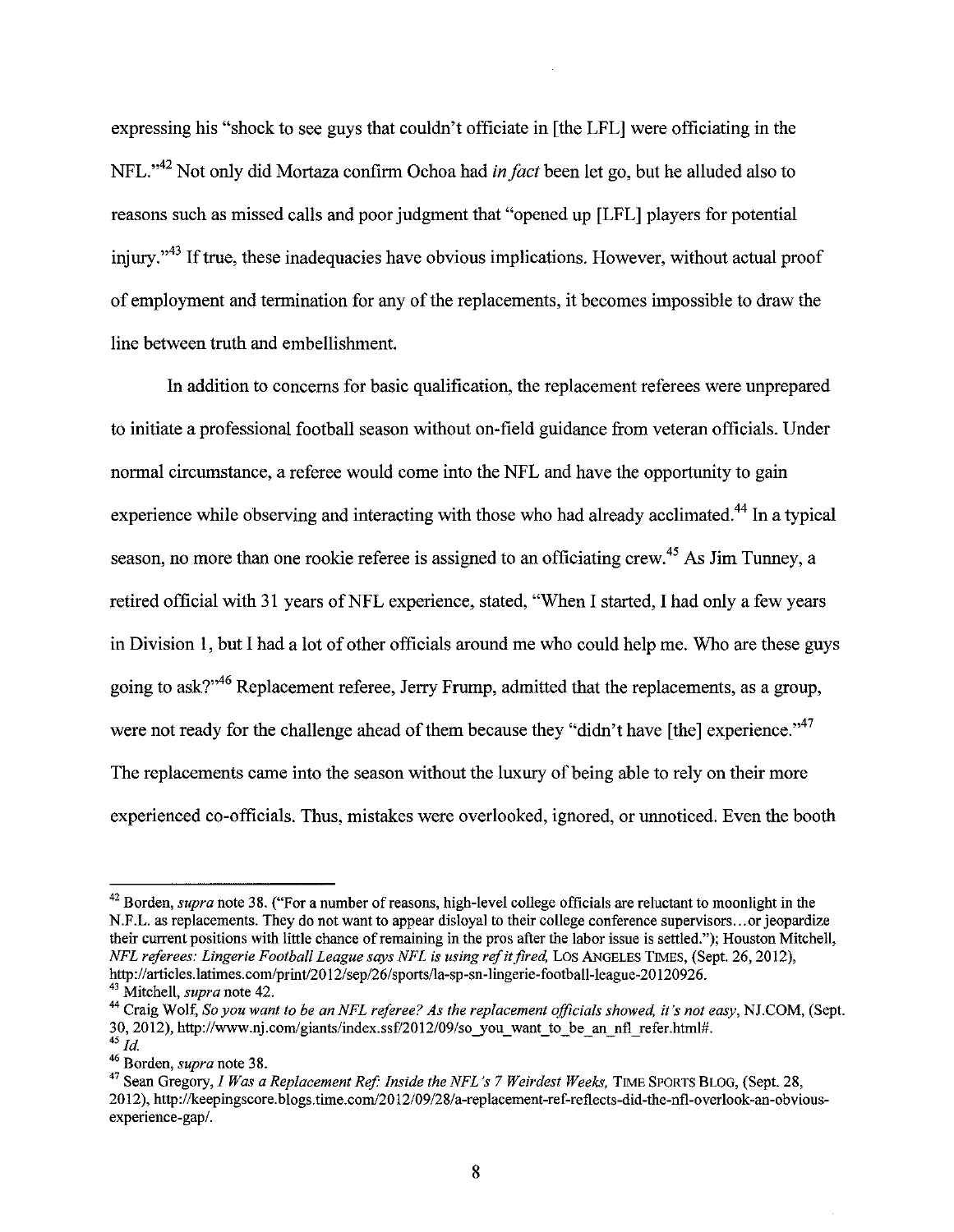review that had been extended to accommodate replacement referees was of little assistance.<sup>48</sup> Instead of the on-field officials controlling close plays, a booth reviewer had the responsibility of judging whether calls were close enough to warrant a second look. This additional review also allowed for consultation with a rule interpreter; however the system continued to fail to make appropriate calls despite these safety nets.<sup>49</sup>

One of the few individuals supporting the replacements was cornerback Cortland Finnegan.<sup>50</sup> However, admiration from someone known for "[aspiring] to be the dirtiest player in the league," is not positive support when his intention is to commend the replacements for not appropriately enforcing the rules.<sup>51</sup> With the reputation of replacements known to players, such as Finnegan, there is a greater risk that their inexperience would be taken advantage of, leading to an increase in injuries.<sup>52</sup> If the NFL were as concerned with player safety as its public statements warrant, an environment where players were more susceptible to injury should have been actively avoided.

## **II. NLRA §143: History & Requirements**

29 U.S.C.A. §143 is applicable to employees operating under an employment contract or collective bargaining agreement that contains a no strike provision, either expressly or impliedly.<sup>53</sup> "[T]he quitting of labor by an employee or employees in good faith because of abnormally dangerous conditions for work at the place of employment of such employee or

<sup>&</sup>lt;sup>48</sup> Dan Levy, *Horrible NFL Replacement Officials May Be Good for the League Long Term*, BLEACHER REPORT, (Sept. 18, 20 12), http://b leacherreport.com/articles/133 8578-nfl-horrible-replacement-officials-may-be-good-forthe-league-long-term.<br> $^{49}$  *Id* 

<sup>••</sup> *Id* 50 Michael David Smith, *Cortland Finnegan likes replacements: "They let you play football,* "NBC SPORTS: PROFOOTBALLTALK, (Sept. !9, 2012, 4:40 PM), http://profootballtalk.nbcsports.com/20 12/09/19/cortland-finneganlikes-replacements-they-let-you-play-football/.<br> $^{51}$  *Id.* 

<sup>&</sup>lt;sup>52</sup> Benjamin Hoffman, *Criticism of N.F.L. Replacement Officials Builds*, N.Y. TIMES, (Sept. 18, 2012), http://www.nytimes.com/2012/09/19/sports/football/criticism-of-nfl-replacement-officials-builds.html. <sup>53</sup> TNS. Inc. (*TNS I*), 309 NLRB 1348, 1451 (N.L.R.B. 1992); TNS, Inc. v. N.L.R.B. (*TNS II*), 296 F.3d 384, 390 (6th Cir. 2002).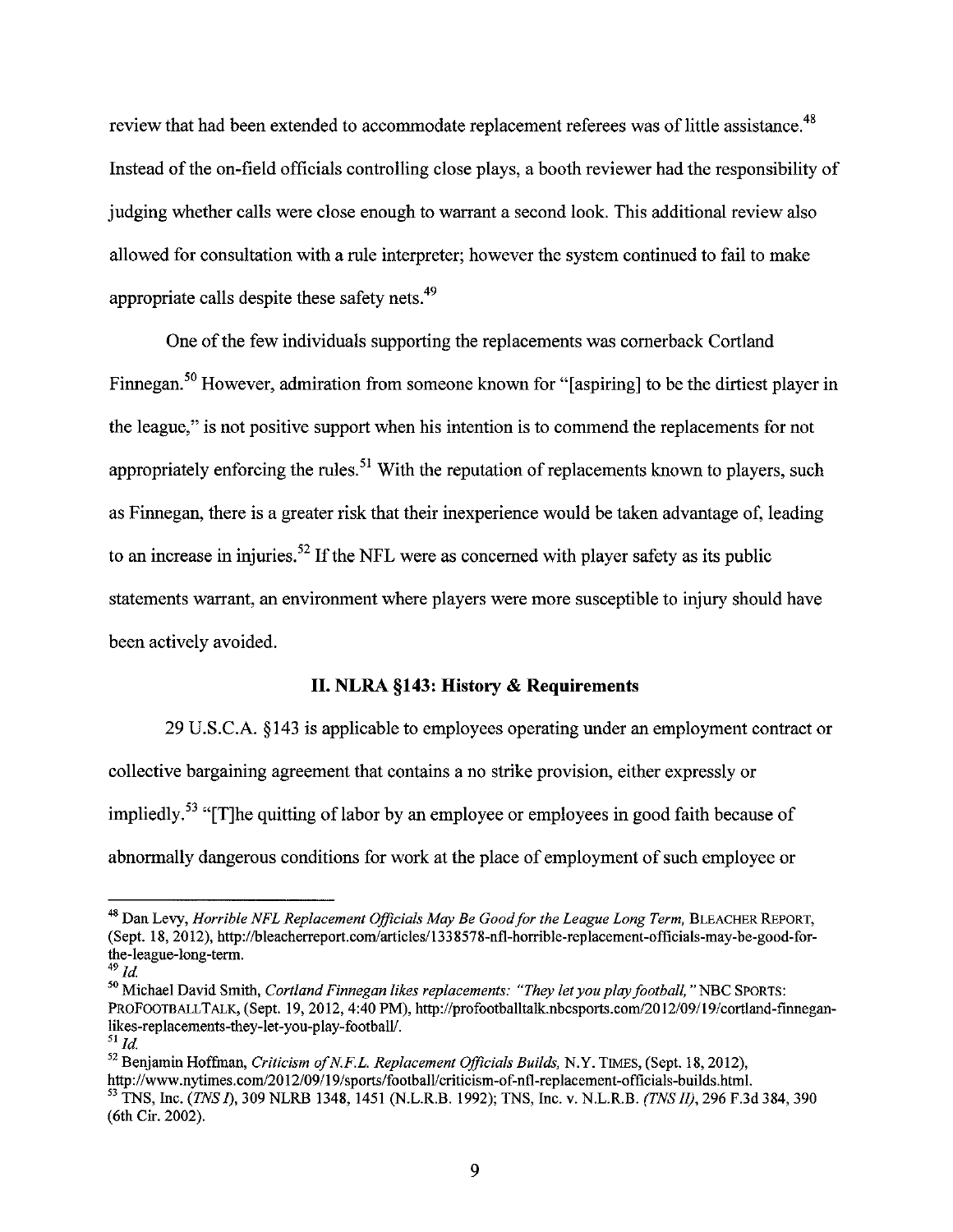employees [shall not] be deemed a strike."<sup>54</sup> Upon a finding of applicability of  $§143$ , it is necessary to apply a relevant four-part test that has been established for dangers in the workplace.<sup>55</sup> The test provides that, for a claim to be successful, based on a preponderance of the evidence, (I) employees must have believed in *good faith* that an abnormally dangerous condition existed in their workplace; (2) this belief must have *caused* the strike; (3) the belief must be supported by *objective, ascertainable* evidence; and (4) the dangerous condition must have posed an *immediate risk* of harm. 56

Unfortunately, there is no clear definition of "abnormally dangerous."57 Thus, establishing this condition is determined on a case-by-case basis and left to the National Labor Relations Board. 58 Under these circumstances, courts have relied on a working definition of "abnormal," which conveys a condition that is "deviating from the normal... or average."<sup>59</sup> Football is an inherently dangerous sport. For the replacement referees to constitute an abnormally dangerous condition, they must have created *additional* elements of danger that were not previously present on a regular basis.

The conditions of good faith and causation here can be treated as givens. NFL players have an explicit interest in preserving their own safety. Thus, there was little motive to be dishonest with the NFL in expressing their intent to do so.<sup>60</sup> The circumstances surrounding the potential 2012 strike did not support the belief that the players may have had an ulterior motive. In the past, ulterior motives have been noted at times when an abnormally dangerous work

<sup>54 29</sup> U.S.C.A. §143 (West 2012).

<sup>&</sup>lt;sup>55</sup> *TNS II,* 296 F.3d at 389.<br><sup>56</sup> *Id.* at 389 (Emphasis added).<br><sup>57</sup> *TNS I*, 309 NLRB at 1357.<br>58 *Id.* 

<sup>&</sup>lt;sup>59</sup> John B. Flood, *Revisiting The Right To Refuse Hazardous Work Amidst The Anthrax Crisis of 2001*, 5 U. PA. J. LAB. & EMP. L. 545, 564 (2003).

<sup>60</sup>*See* BLACK'S LAW DICTIONARY 762 (9th ed. 2009).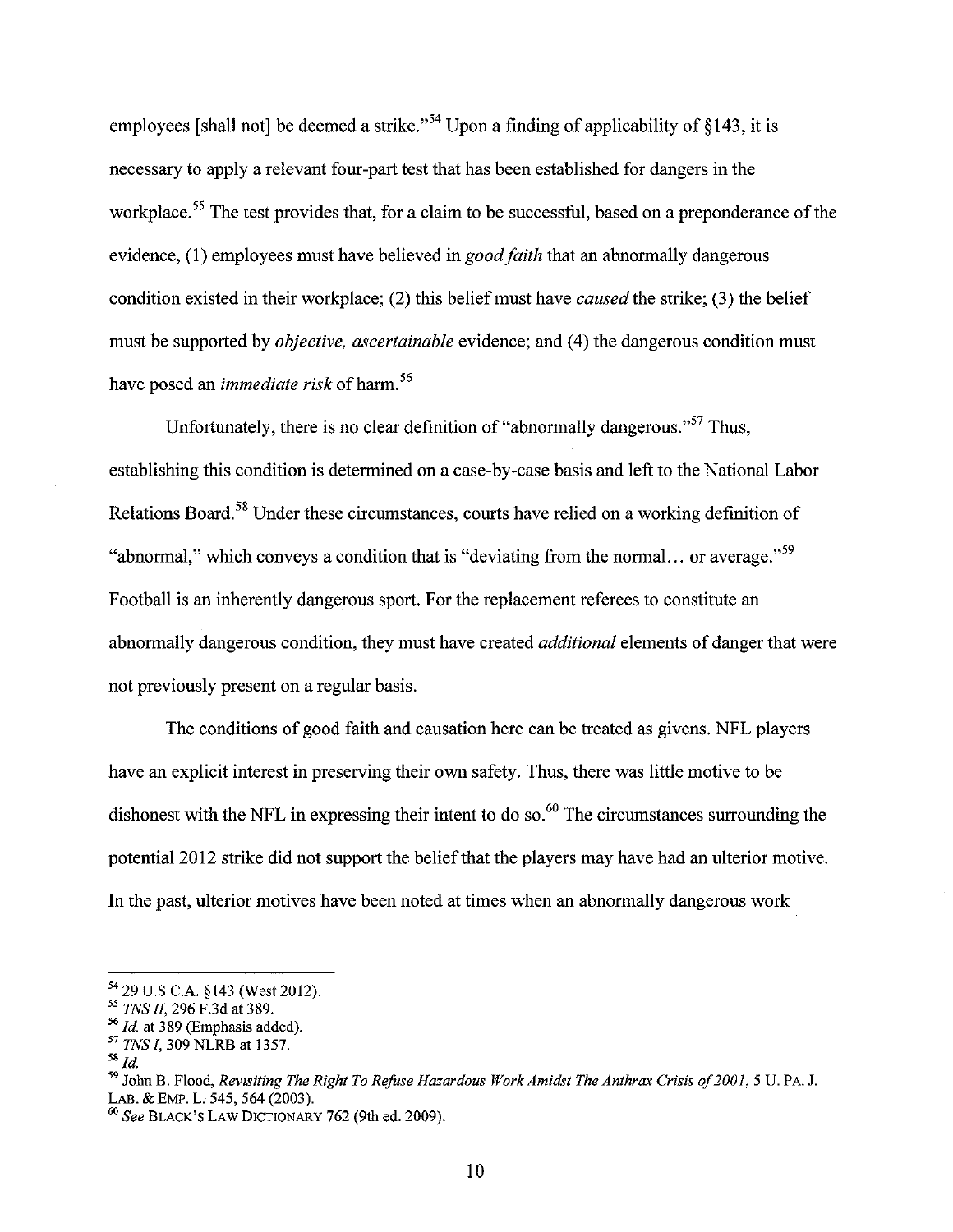condition surfaced "coincidentally" at the expiration of a collective bargaining agreement.<sup>61</sup> In the immediate case, the NFLPA entered a collective bargaining agreement with NFL only oneyear prior. 62 Therefore, the Player's Association was not focusing on the issue of safety to disguise its underlying economic interest. Following the assumption of good faith, the strike discussed by the NFL Player's Association indicated no purpose other than the concern of safety, nor can a valid assumption be made that one existed.<sup>63</sup> Thus, what must be analyzed are the requirements of objective and ascertainable evidence, and what constitutes an immediate risk of harm.

# **a. Objective & Ascertainable Evidence**

No matter how honest a belief in danger may be, if it is unreasonable or cannot be substantiated by objective evidence, it will not be upheld.<sup>64</sup> However, the issue remains as to what will constitute objective and ascertainable evidence.

The test to determine if evidence is objective is whether a reasonable person might also consider the condition abnormally dangerous. 65 Employees in similar fields would likely share the same opinion as the employee(s) in question as to whether hazards in the work environment were unsafe.<sup>66</sup> As for form, this evidence can be ascertained through opinion testimony of an employee as to the conditions that he or she observed.<sup> $67$ </sup> Thus, the evidence presented must meet

<sup>&</sup>lt;sup>61</sup> TNS II, 296 F.3d at 395.<br><sup>62</sup> NFLPA Collective Bargaining Agreement, August 4, 2011.<br><sup>63</sup> See Fittipaldo, *supra* note 30.<br><sup>64</sup> Gateway Coal Co. v. United Mine Workers of America, 414 U.S. 368, 386 (1974); See also T 1357 ("What controls is not the state of mind of the employee or employees concerned, but whether the actual working conditions shown to exist by competent evidence might in the circumstances reasonably be considered 'abnormally dangerous.'"); *See also TNS II*, 296 F.3d at 392 ("[T]his circuit has held that the important question... is not whether abnormal danger actually existed, but whether it was shown by objective evidence that employees' working conditions 'might reasonably be considered 'abnormally dangerous.'"'). 65 *TNS II,* 296 F.3d at 392.

 $66$   $1d$ .

<sup>&</sup>lt;sup>67</sup> Nat'l Labor Relations Bd. v. Knight Morley, 251 F.2d 753, 758 (6th Cir. 1957) ("Laymen may testify as to physical conditions which they themselves have observed.")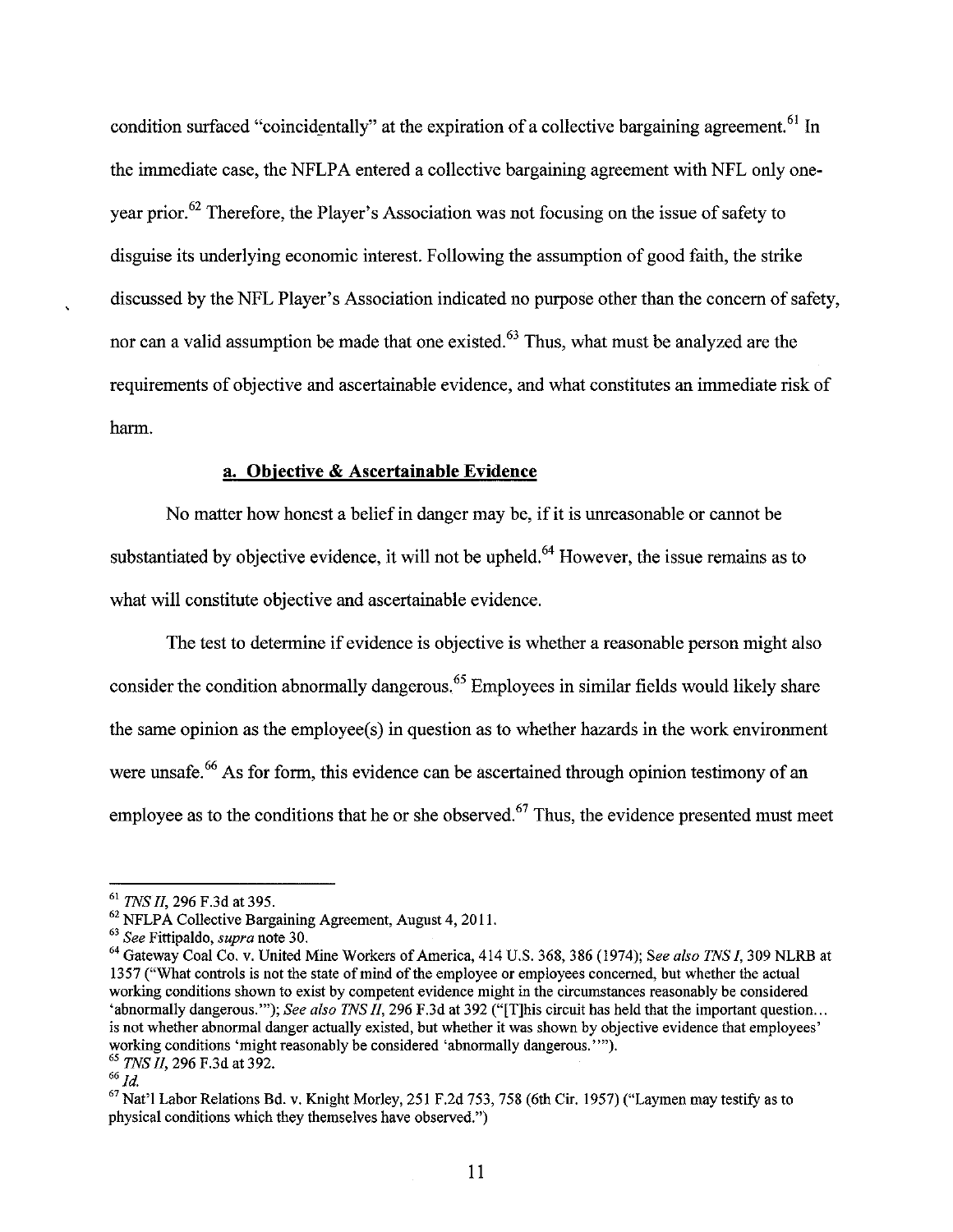the reasonable person standard, and must be objective enough as to allow the fact finder to identify the facts.

## **b. Immediate Risk of Harm**

In establishing a claim under NLRA § 143, it is not necessary to prove that the conditions were *"in fact''* abnormally dangerous, nor does an employee have to "actually manifest physical injury or [be] on the verge of doing so as a result of the conditions.<sup>568</sup> A principal case on the matter, *TNS, Inc. v. NLRB,* states that the failure of a regulatory agency to shut a place of business down for health and safety reasons despite its authority to do so does not mean that an abnormal danger does not exist.<sup>69</sup> In the instance referred to, the abnormally dangerous condition *in fact* was not the question.<sup>70</sup> The employees' *belief* of said condition was the predominant issue.71 However, while the condition does not have to be proven to *in fact* exist, there must be a "presently existing threat" or "immediate danger."<sup>72</sup> This does not occur merely because an already existing threat in the work place becomes more than the employee cares to handle.<sup>73</sup> Therefore the relevant test is one of establishing that, based on objective evidence, an inherently dangerous condition has "changed significantly for the worse" and now poses "a substantial threat of imminent danger."<sup>74</sup>

# **III. Applicability of NLRA §143**

<sup>68</sup>*TNS I,* 309 NLRB at 1356. 69 *TNS 11,* 296 F.3d at 398.

 $70$   $Id$ .

*<sup>71</sup> Id* <sup>72</sup>*Gateway Coal,* 414 U.S. at 385.

<sup>&</sup>lt;sup>73</sup> TNS I, 309 NLRB at 1358 ("[W]ork which is recognized and accepted by employees as inherently dangerous does not become 'abnormally dangerous' merely because employee patience with prevailing conditions wears thing or

 $t<sup>74</sup>$  *Id.* at 1357 (In its original form, this test had two parts and was applied to workers that were exposed to radioactive and/or toxic substances in the workplace; The test's two parts for proving an abnormally dangerous condition were "[E]ither (I) that inherently dangerous conditions in the subject workplace had changed significantly for the worse, so as to impose a substantial threat of imminent danger if exposure were continued at the time the employees began to withhold their services, *or* (2) that the cumulative effects of exposure to those substances had reached the point at which any further exposure would pose an unacceptable risk of future injury to employees.").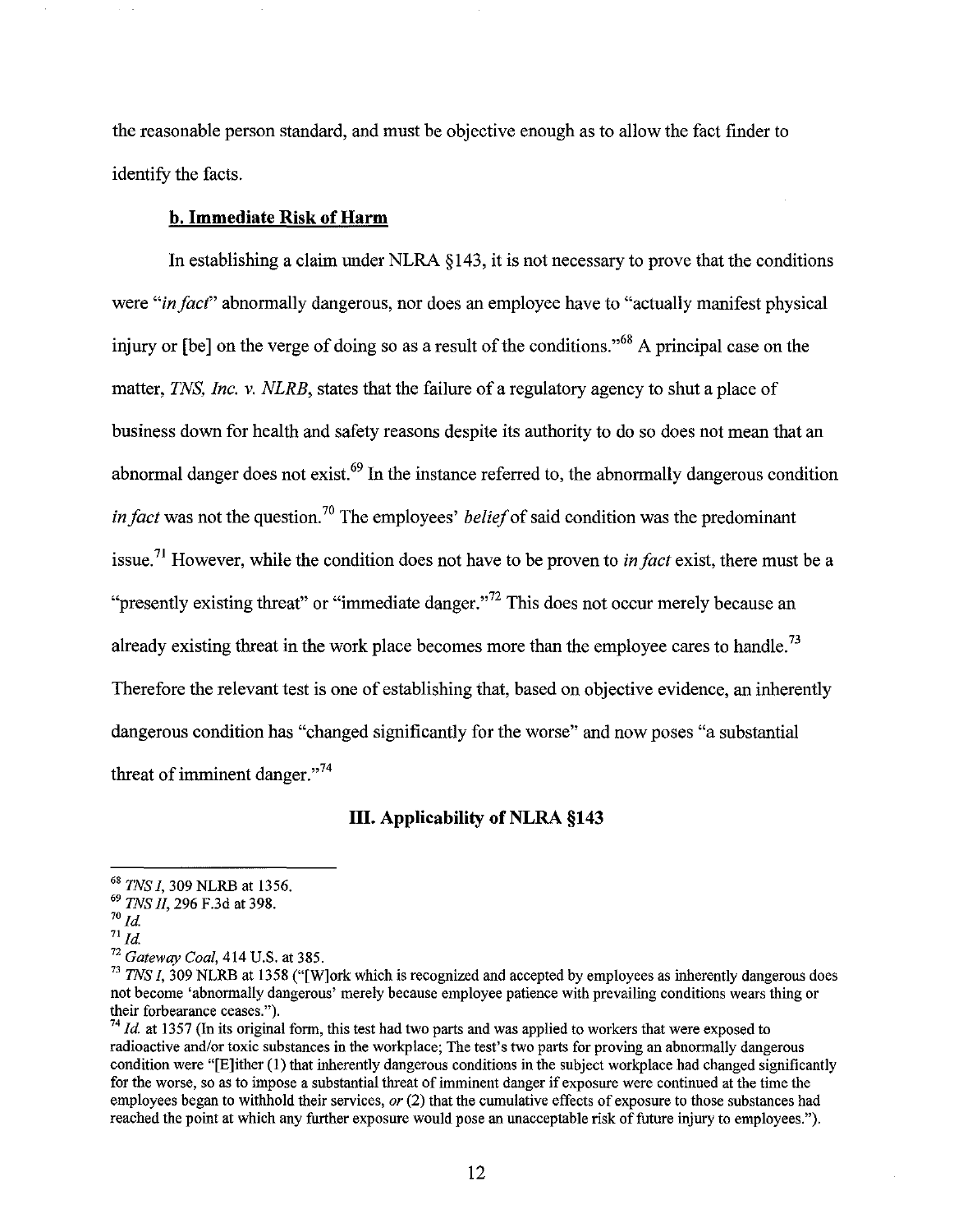In the first forty years of the statute's existence, there have been only six instances in which abnormally dangerous conditions were actually found.<sup>75</sup> In these six cases, there were findings of immediate dangers that were "substantially greater than those presented by normally existing conditions" at the employment facility.<sup>76</sup> Thus, in order to successfully assert that NLRA  $$143$  is appropriate for the NFLPA, it would have had to do the same and establish that the conditions had changed. As stated, in the immediate circumstance good faith and causation need not be questioned.<sup>77</sup> The focus of the analysis is on whether there is ascertainable, objective evidence that will support a finding of an abnormally dangerous condition, and whether the player employees were at risk of immediate harm because of this condition. 78

#### **a. Objective & Ascertainable Evidence**

To determine whether there was ascertainable and objective evidence, the NFLP A would have had to first look to the standards set forth in prior case law in order to establish its NLRA § 143 claim. Objective evidence is that which will convince a person to reasonably decide that a dangerous condition exists.<sup>79</sup> Such objective evidence is found when a person in a similar field of employment would agree with a statement made regarding the safety of a working condition.<sup>80</sup> The context that has been described is one in which a truck driver exclaimed that his vehicle was not safe to drive, and based on agreement from other drivers, the evidence was "objective enough... to lead a person to reasonably determine that he should not drive such a truck."<sup>81</sup>

#### **1. Players' Opinions Submitted as Objective Evidence**

 $^{75}$  *Id.* 

 $76 \frac{1}{Id}$ 

<sup>77</sup>*See* Fittipaldo, *supra* note 30. 78 *TNS I,* 309 NLRB at 1357. <sup>79</sup>*TNS II,* 296 F.3d at 392. so *Id*   $3^{1}$ *Id.*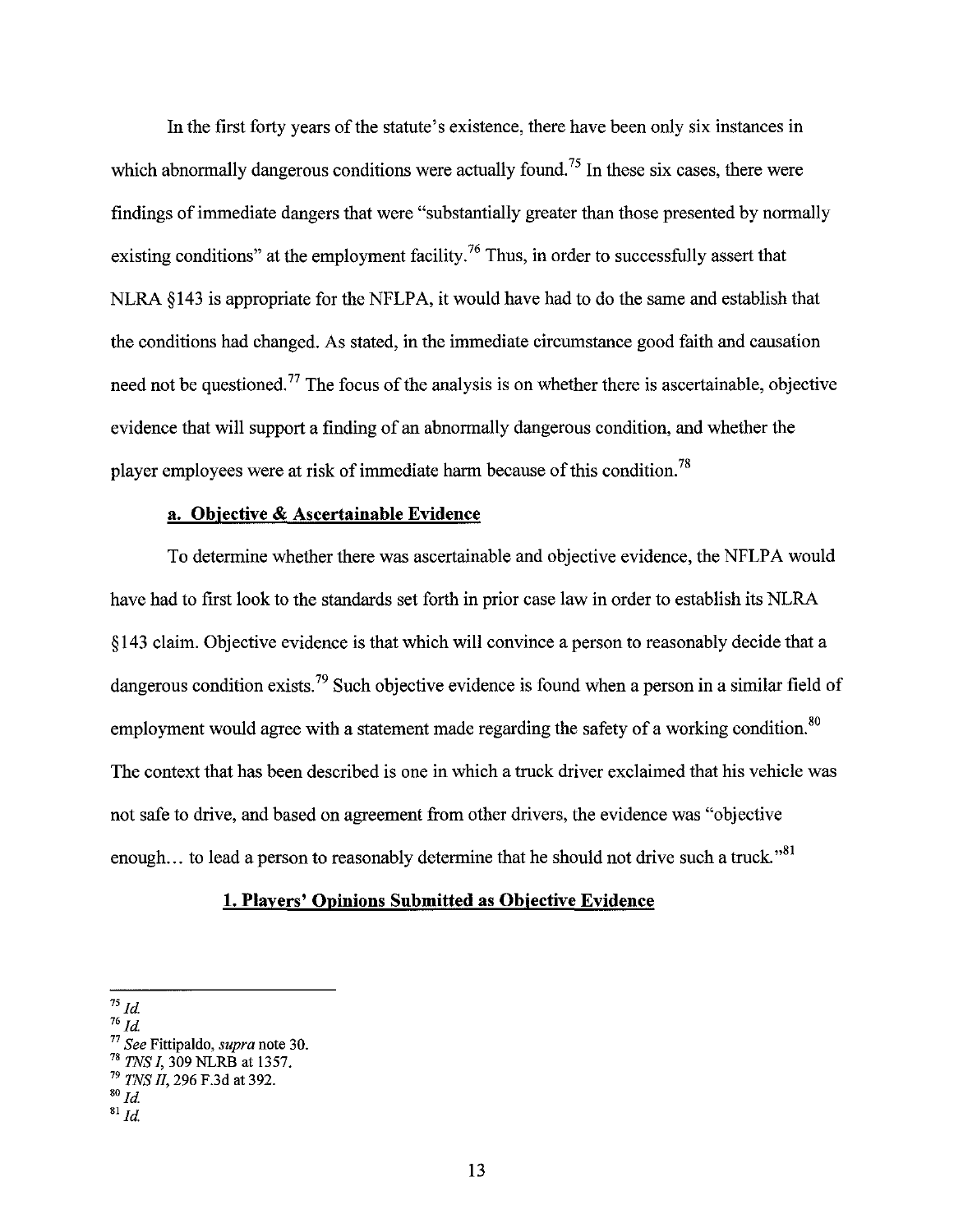With this as a standard for objective evidence, the opinions of all players would have to have been evaluated to determine whether they collectively believed a dangerous condition existed and whether that condition was substantially different from typical on-field experience.<sup>82</sup> Although the opinions of players were never collectively compiled, their opinions of the replacements were no secret.<sup>83</sup> New York Giants defensive end Mathias Kiwanuka expressed that, in reviewing the calls that the replacement referees were missing, "player safety is the big issue."<sup>84</sup> Defensive lineman Justin Tuck of the Giants agreed.<sup>85</sup> He mentioned specifically that he witnessed pass interference "at a high rate" that had not been called, as well as holding.<sup>86</sup> Tuck stated that, when rules are not followed because the replacements are not making calls, "You get guys that (are) getting pulled down and [getting] hamstring (injuries); you get all these different types of things that could happen and player safety becomes an issue." $87$  The teammates agreed that, when "you let people get away with stuff, they're going to continue to do it."<sup>88</sup> Philadelphia Eagles receiver Jason Avant reiterated this sentiment.<sup>89</sup> He even went so far as to say, "Guys are going to kind of cheat" when they know what the replacements are going to ignore.<sup>90</sup> It is clear that, even if some players were not worried about their safety, they knew that the replacement referees were creating an environment in which rules were not strictly followed and they saw this as an opportunity to be more physical.<sup>91</sup>

<sup>&</sup>lt;sup>82</sup> Id.; *TNS I*, 309 NLRB at 1357.<br><sup>83</sup> Ian Begley, *Ex-ref: Roger Goodell doesn't care*, ESPN, (Sept, 18, 2012, 8:19 PM), http://espn.go.com/newyork/nfl/story//id/8396189/former-referee-jerry-markbreit-blasts-nfl-roger-goodell-use-replacement-officials.  $^{84}$  Id.

 $\frac{85}{1}$ 

 $^{86}\,Id.$ 

 $87$  Id.

 $88$   $1d$ .

<sup>89</sup>*Replacement officials taking heat,* ESPN, (Sept, 18, 2012, 6:27PM),

http://espn.go.com/nfl/story/ /id/8394294/nfl-coaches-players-fed-fill-refs  $^{90}$  *Id.* 

<sup>&</sup>lt;sup>91</sup> Smith, *supra* note 50.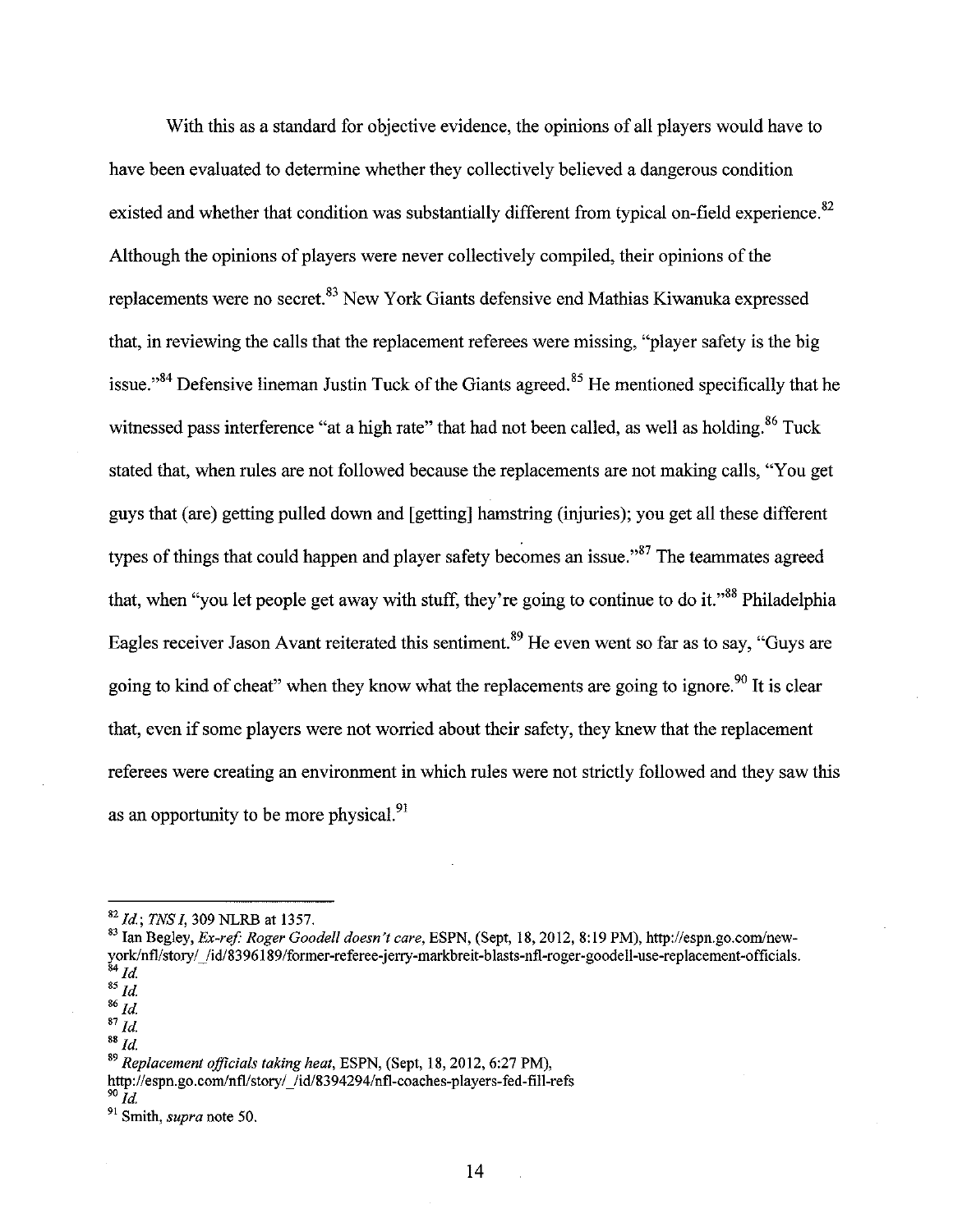In addition to comments that many players and coaches made regarding the replacements, others took it into their own hands to reprimand the officials for their inadequacies. Linebacker Larry Foote, of the Pittsburgh Steelers, was seen chasing an official off the field to confront him—he believed that an uncalled illegal chop block had injured his teammate.<sup>92</sup> Cortland Finnegan aside, it is obvious that there was a general concern for the ability of the replacements to officiate in a marmer that would protect the safety of players.

#### **2. Replacement Referee Performance**

What then must be considered is whether these concerns were reasonable or justified enough to be considered objective. For this, we can look to what actually happened on the field during the reign of the replacement referees. Beyond the errors in marking balls, or the inaccuracy in applying the correct amount of yards to a penalty, what solidified the players' concern for their safety were the missed calls that led to injury. Unfortunately for the players, as well as for the reputation of the replacement referees, injury did in fact happen.<sup>93</sup> Fortunately, the injury was not serious enough to end the season of its victim, but it did establish the danger present on the field.<sup>94</sup> During the last week under the replacement referees, Darrius Heyward-Bey, Oakland Raiders receiver, was hit with helmet-to-helmet contact in such a way that he immediately became unconscious and thereafter suffered a neck strain and concussion.<sup>95</sup> The hit, even though it ultimately required Heyward-Bey to be taken from the field on a stretcher, was not penalized by the replacements.<sup>96</sup> This was precisely what the NFLPA feared would be caused

<sup>&</sup>lt;sup>92</sup> Fittipaldo, *supra* note 30.<br><sup>93</sup> Sam R. Quinn, *Darrius Heyward-Bey Injury: Updates on Raiders WR's Head Inury*, BLEACHER REPORT, (Sept. 23, 2012), http://bleacherreport.com/articles/1345172-darrius-heyward-bey-injury-updates-on-raiders-wrs.  $^{94}$  *Id.* 95  $_{I}$ 

<sup>&</sup>lt;sup>96</sup> Barry Wilner, *Replacement Refs Create Chaos In NFL Week 3*, *Huffington Post, (Sept. 23, 2012)*,

http://www.huffingtonpost.com/2012/09/23/replacement-refs-chaos-nfl-week-3-49ers-challenges n 1908131.html.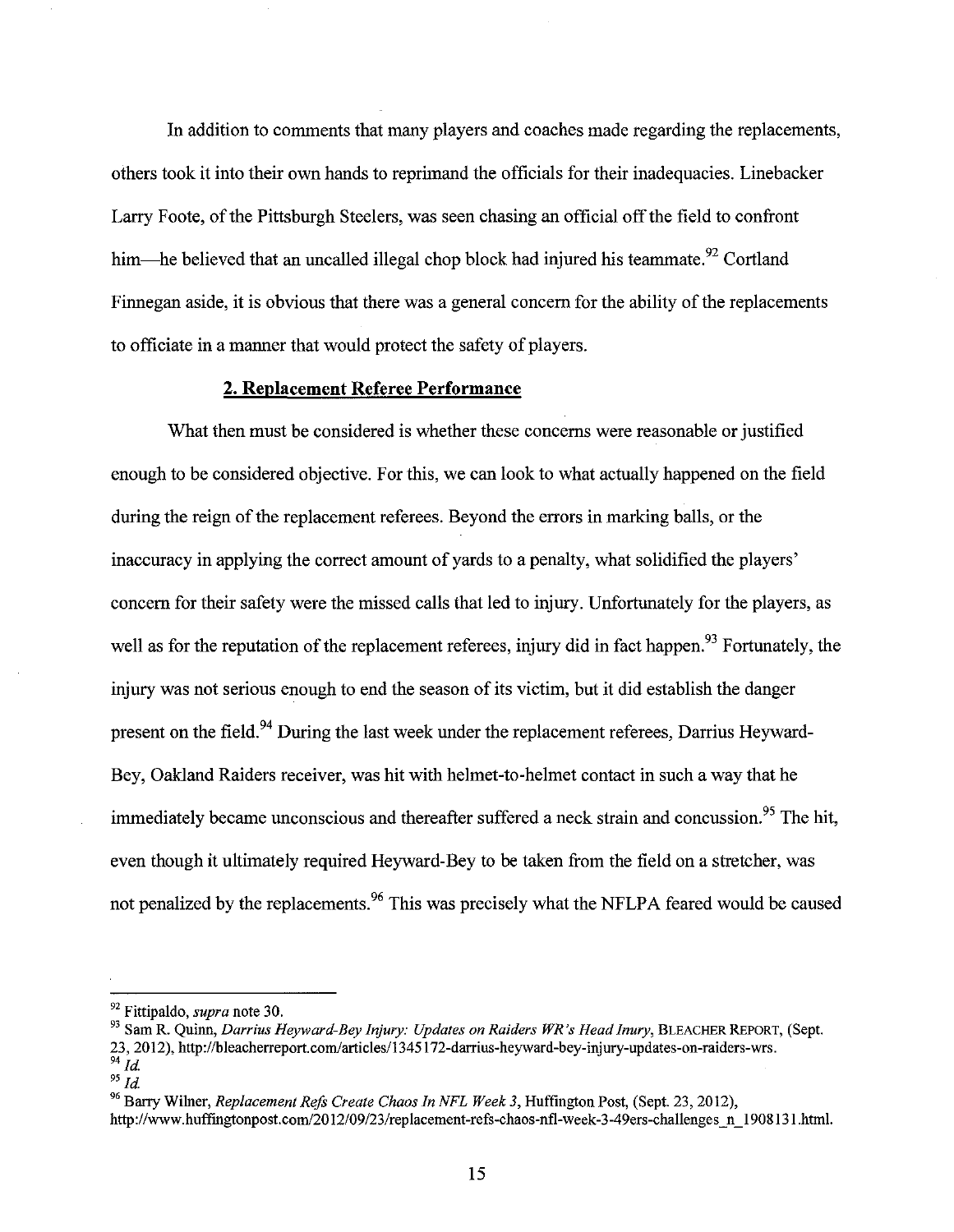by the inadequacies of the replacement officials. The injury crystallizes the dangerous condition that existed on the field under the control of the replacement referees.

A possible second basis for assessing the adequacy of referees is the rate that the coaches' challenges have overturned a call on the field, but this would be without merit. Over the past five years, the rate of overturned plays have consistently increased-the highest being a 53% rate of plays overturned by coaches' challenges.<sup>97</sup> In the 2012 season, for the first time in five years, the rate dramatically decreased. With only 31% of plays being overturned through Week 2 of the regular season, it may seem easy to conclude that the replacements were making the appropriate calls because they were upheld.<sup>98</sup> However, this is not the case. The reason for this decrease is the booth review, in more than one respect.<sup>99</sup> The statistic neither includes the rate that calls were overturned when the replay was initiated by the booth—instead of the coach—nor does it consider that, in a typical NFL game, the referees on the field review the calls that coaches challenge, not the booth.  $100$  Therefore, the booth reviewer in this instance is technically a replacement too—at least with respect to the job that he or she is performing when assessing coaches' challenges. 101 Additionally, the rate of challenge does not indicate *every* incorrect or missed call.

Alternatively, the league-generated grades based on a play-by-play of each game should be analyzed.<sup>102</sup> In Week 1 alone, before the replacements had made any significant mistakes and

97 Kevin Clark, *The NFL Replacement Ref Audit,* THE WALL STREET JOURNAL, (Sept. 19, 2012), http://online.wsj.com/article/SB10000872396390443816804578004613701813182.html.<br><sup>98</sup> *Id.* 

99 Mike Florio, *Replacement ref "audit" misses the point,* NBC SPORTS: PROFOOTBALLTALK, (Sept. 21, 2012), http://profootballtalk.nbcsports.com/2012/09/21/replacement-ref-audit-misses-the-point/.

 $100$  *Id.* 

 $\frac{1}{101}$ *Id.* 

 $102$  *Id.*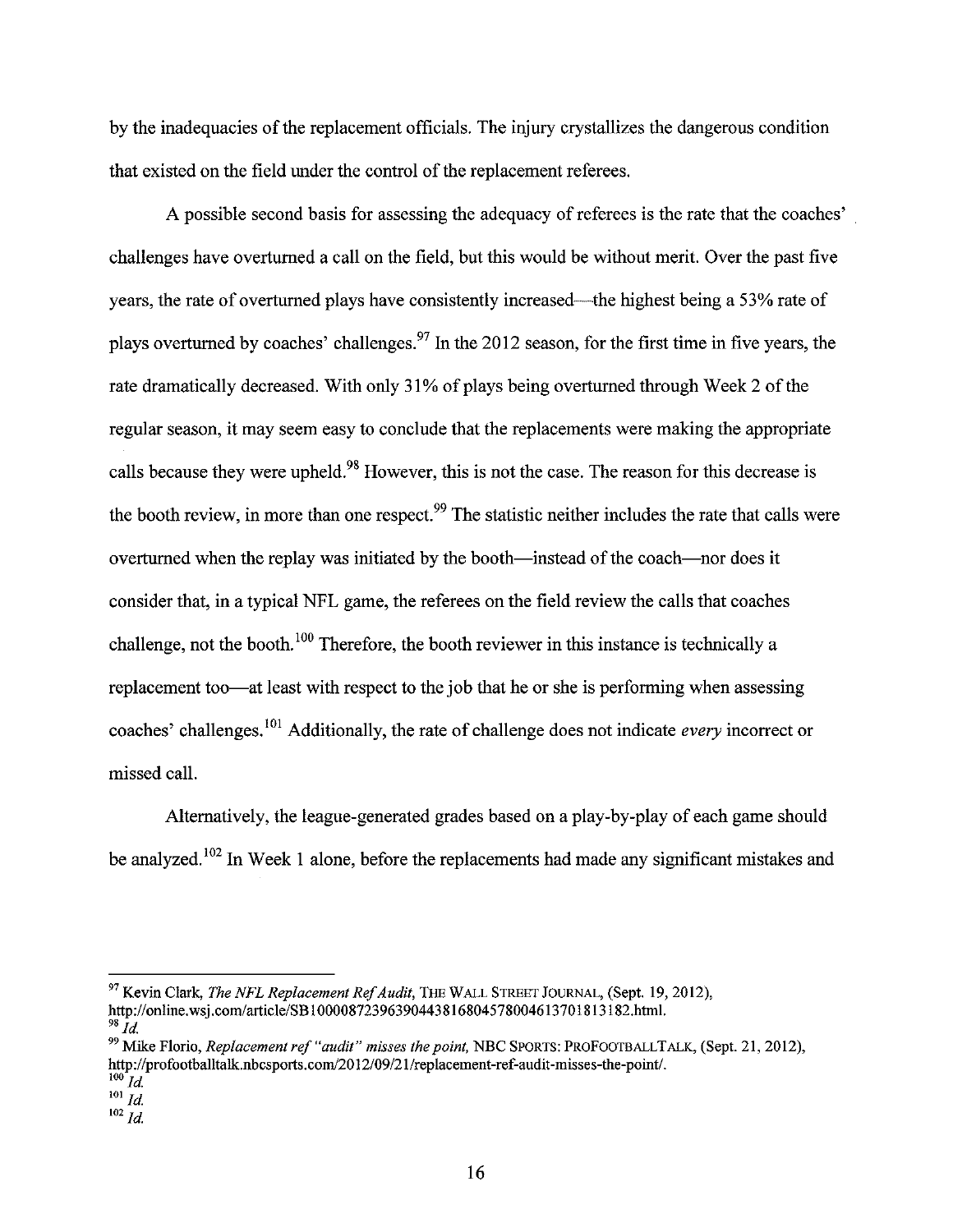before the brunt force of the criticism had been produced, the average officiating errors *per game*  exceeded thirty, as opposed to the single digit averages of the regular officials.  $^{103}$ 

Even setting the statistics aside, the NFL admittedly "trained, championed, and cultivated" its referee corps in order to enhance safety, and without them, that safety became a prominent issue. 104 Players agreed that, with the NFL regarding safety so highly and fining players for safety reasons, it was counterintuitive to have officials on the field that were unable to protect the safety of players.<sup>105</sup>

#### **3. Reports from Relevant Regulator Agencies**

Additionally, objective evidence has been found in the reports of regulatory agencies regarding safety violations in a work place. In the leading case on the matter, *TNS, Inc. v. N.L.R.B.*, the Sixth Circuit Court of Appeals reviewed a prior decision of the National Labor Relations Board (NLRB) in which the Board found that, although an abnormally dangerous condition may not have existed in fact, the employees provided objective evidence to suggest that their belief in the abnormally dangerous condition was reasonable.<sup>106</sup> The employees in *TNS* were exposed to depleted uranium in their work place, a radioactive and carcinogenic substance.  $107$  While the employee's were exposed to this daily, the rates of exposure were regulated by the appropriate state agency.  $108$  This regulatory agency cited TNS, Inc. several times for health and safety violations; however, nothing came of these citations.<sup>109</sup> The employer did

 $103$  *Id.* 

<sup>&</sup>lt;sup>104</sup> Matt Brooks, *NFL to teams: Replacement referees will work Week 1*, THE WASHINGTON POST, (Aug. 29, 2012), http://www.washingtonpost.comlblogs/early-lead/post/nfl-to-teams-replacement-referees-will-work-weekl/20 12/08/29/13f9669e-f204-ll e l-a612-3cfc842a6d89 blog.html. 105 Begley, *supra* note 83. -

<sup>106</sup> *TNS II*, 296 F.3d at 398.<br><sup>107</sup> *Id.* at 387.<br><sup>108</sup> *Id.* at 397.<br><sup>109</sup> *Id.* at 398.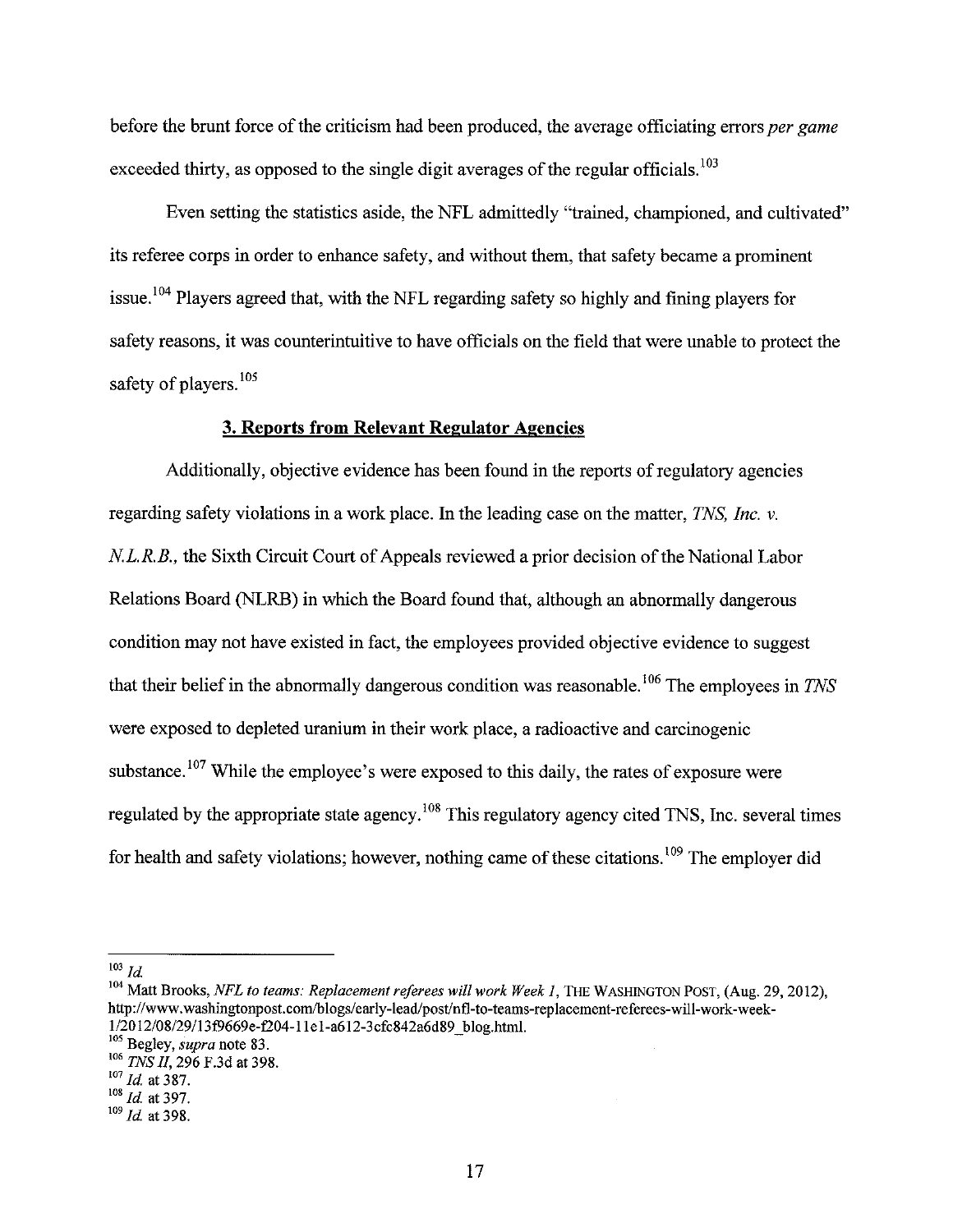not completely alleviate the circumstances, nor did the employees immediately strike.<sup>110</sup> However, when the employer sought to use the employee's continued work as evidence of their acceptance of the safety hazards, and even of the absence of an abnormally dangerous condition, the NLRB instead justified the employee's ultimate strike.<sup>111</sup> It found that the safety standard violations were enough to establish a good faith belief in the dangerous condition. 112 While the Sixth Circuit in *TNS* did not find the evidence provided to be substantial enough to support this finding, 113 the Sixth Circuit did decide was that the NLRB does in fact have the *ability* to find objective evidence to support an employee's belief in an abnormally dangerous condition *despite*  the inaction of the relevant regulatory agencies.  $114$ 

Thus, in addition to players' reasonable beliefs as objective evidence regarding the safety on the field, the NFLPA may also look to comments made by the NFL itself in order to implicate the NLRA § 143 exception to the no-strike provision. While a fine imposed on a player is not the NFL's "comment" in a strict sense regarding the replacement referees, the fines certainly send a message. This message was obvious after the Week 1 fines were issued, and it clearly stated that, despite replacement officials missing penalties, players would be held accountable for their illegal actions. 115 Everson Griffin, Minnesota Vikings defensive lineman, was fined \$15,750 for his only Week 1 hit.<sup>116</sup> This hit, although ignored by the replacement officials, was one that inflicted helmet-to-helmet contact to Jacksonville Jaguars quarterback, Blaine Gabbert.<sup>117</sup> The NFL, notwithstanding its attempts to circumvent the negative attention already brought upon the

 $110$  *Id.* 

 $^{111}$  *Id.* 

 $\frac{112}{113}$  *Id.* at 403.

<sup>&</sup>lt;sup>114</sup> *Id.* at 400.<br><sup>115</sup> Griffin Gotta, *Vikings' Everson Griffen, Letroy Guion Fined For Hits Against Jaguars, SB NATION, (Sept. 14,* 20 12), http:/ /minnesota.sbnation.com/minnesota-vikings/20 12/9/14/333411 0/vikings-vs-co1ts-everson-griffenletroy-guion-fined.

 $^{116}$  *Id.* 

 $^{117}$  *Id.*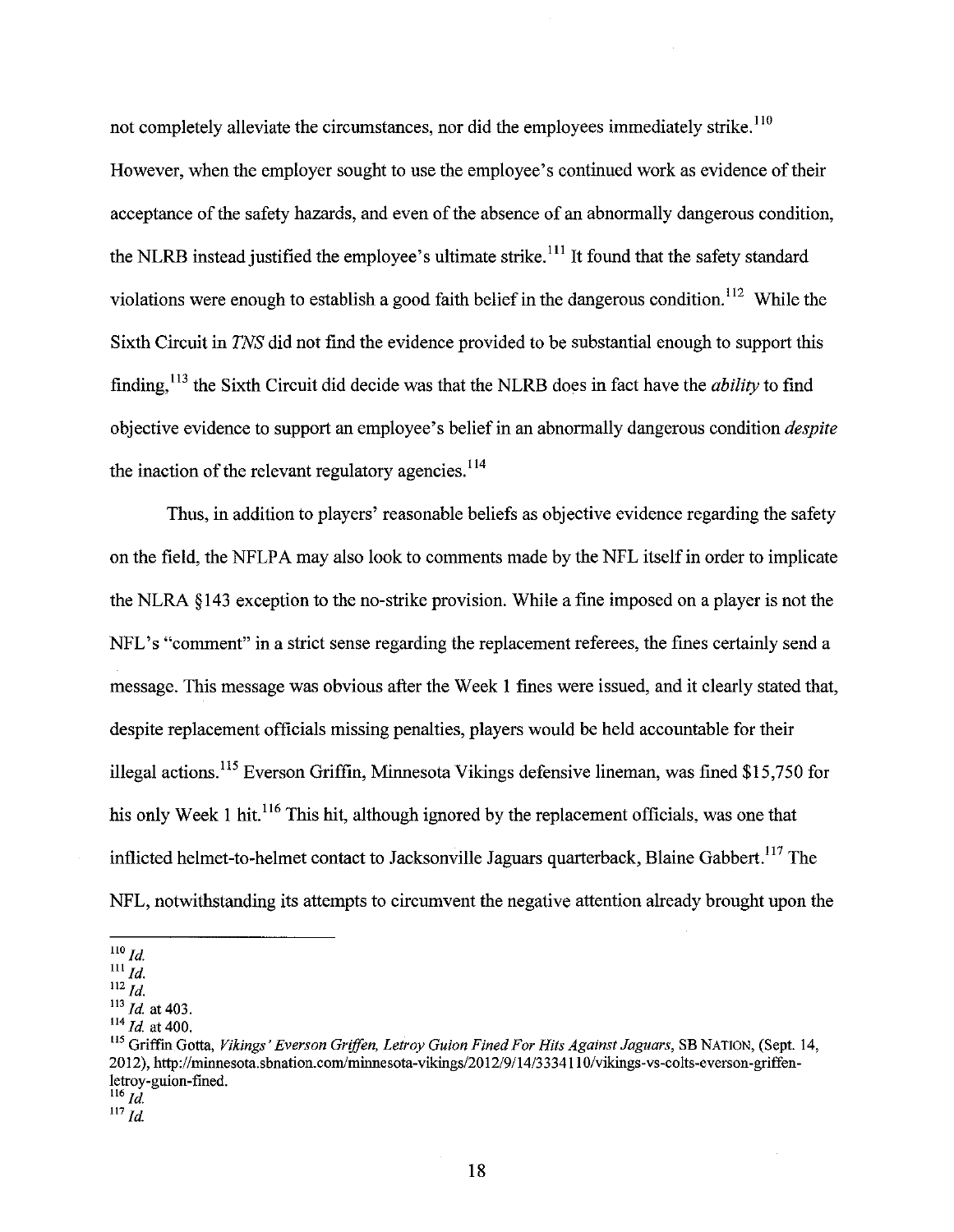replacement referees, has acknowledged the officials' inadequacies.<sup>118</sup>In fining players for illegal activity, the league takes rule interpretation by commentators and transforms it from mere speculation. Once the NFL has imposed a fine, it has also conceded that the activity was in *fact*  illegal. Therefore, if such activity was not called during a game, it is not a mere implication that the referees missed the call—it is a fact. Although the NFL does not use the fine system to clean up after officials, as fines are imposed in addition to field penalties, fines were, at times, the only retribution for which players had to fear.

Griffin was not the only player to be fined after a game for a penalty that was not called on the field.<sup>119</sup> Golden Tate of the Seattle Seahawks was fined \$21,000 for an illegal block against Sean Lee of the Dallas Cowboys.<sup>120</sup> Tate used the crown of his helmet to inflict a brutal blindside hit on Lee, violating Rule 12 of the Official Playing Rules of the NFL.<sup>121</sup> The hit was not penalized on the field, but the NFL recognized it as an oversight by replacement officials.<sup>122</sup> However, this is precisely the dangerous play that *can* occur without proper rule implementation.<sup>123</sup> The NFL fining for behavior exhibited on the field indicates its concession that illegal activity is occurring, and the publicity of the flagless fines only further magnifies the NFL's knowledge of the replacement referees' failures.

The fines implemented for illegal activity, typically hits made illegal for safety reasons, are comparable to the safety citations in *TNS, Inc.*<sup>124</sup> The NFL, the ultimate regulatory authority

 $^{118}$  *Id.* 

<sup>119</sup> Michael David Smith, *NFL fines Golden Tate \$21,000 for block on Sean Lee,* NBC SPORTS: PROFOOTBALLT ALK, (Sept. 19, 2012 ), http:/ /profootballtalk.nbcsports.com/20 12/09/19/nfl-fines-golden-tate-21 000-for-block -on-sean-lee/. 120 *Id* 

<sup>121</sup> Roger Goodell, *Official Playing Rules and Casebook of the National Football League,* NFL (2012) ("Rule 12, Section 2, Article 6: Unnecessary Roughness. There shall be no unnecessary roughness. This shall include, but will not be limited to:...(h) using any part of a player's helmet (including the top/crown and forehead/"hairline" parts) or facemask to butt, spear, or ram an opponent violently or nnnecessarily"). 122 Smith, *supra* note 119.

 $123$  *Id.* 

<sup>124</sup>*TNS II,* 296 F.3d at 398.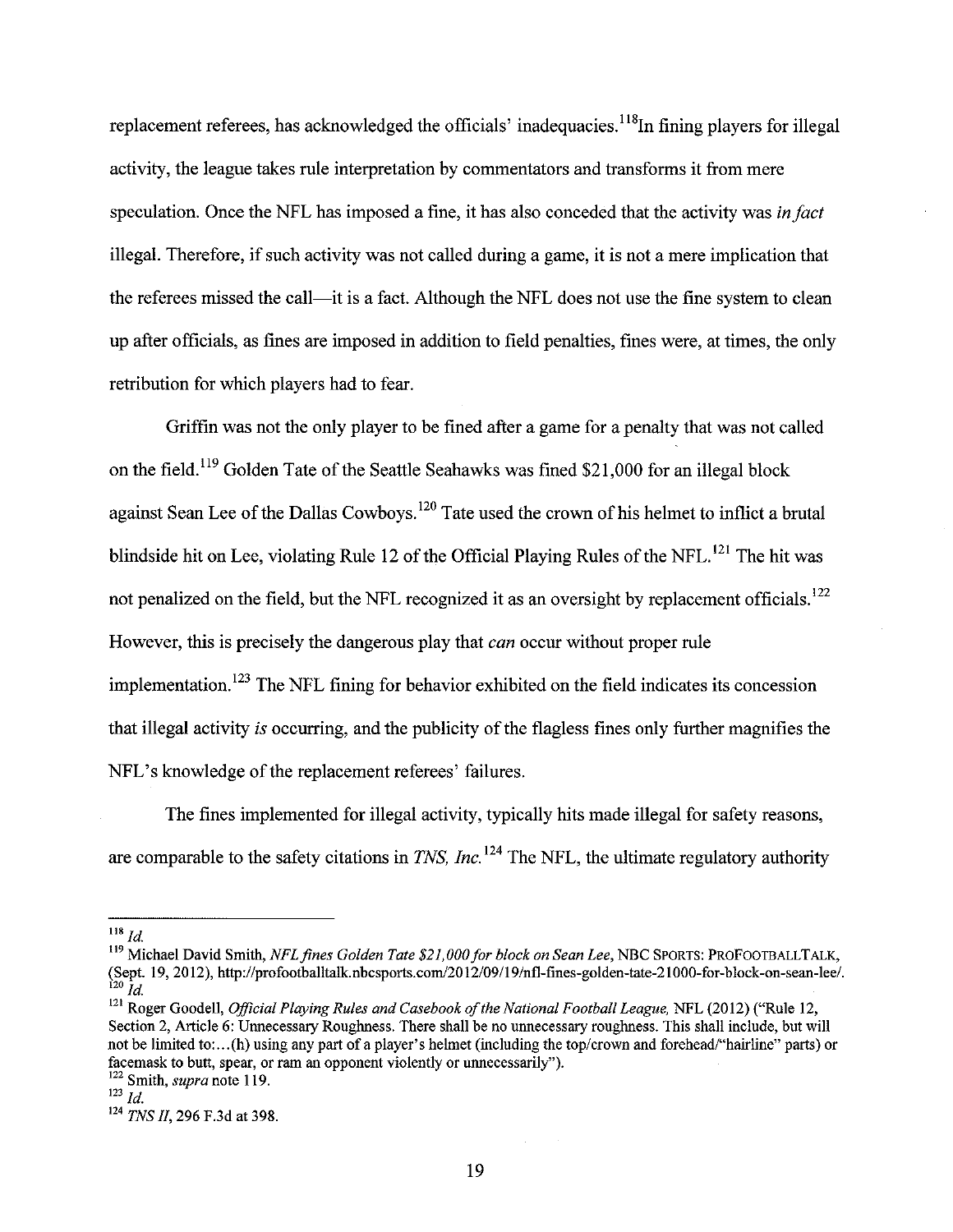in the situation, recognized the safety issues by imposing fines for the behavior; however, as an employer, it did not do its utmost to alleviate the dangerous situation.<sup>125</sup> As in *TNS, Inc.*, the fines may not be enough for the NFLPA to establish that a dangerous working condition in fact existed.<sup>126</sup> However, the NFL's failure to take more immediate action when signing a CBA with the NFLRA, despite the safety issues posed by the replacements, does not preclude the NFLPA from establishing its belief that an abnormally dangerous condition did exist. <sup>127</sup>

## **4. The NFL's Prior Dedication to Safetv**

The NFL has not concealed its intention to make alterations to the game in order to protect the safety of players. DeMaurice Smith, NFLPA Executive Director, has noted, "The NFL has chosen to prevent the very officials that they have trained, championed and cultivated for decades to be on the field to protect players and—by their own admission—further our goal of enhanced safety. That is absurd on its face."<sup>128</sup> During the 2011 season, the NFL initiated concussion awareness training for referees, most notably due to San Diego Chargers lineman Kris Dielman's seizure after an undiagnosed and unaddressed concussion.<sup>129</sup> The concussion awareness techniques developed in this training, in addition to a firm grasp of the rules, is something the replacement referees did not have the opportunity to cultivate.<sup>130</sup> Although they were given "concise" concussion training, this information was in addition to the regular rules

<sup>&</sup>lt;sup>125</sup> Smith, *supra* note 119.<br><sup>126</sup> *TNS II*, 296 F.3d at 403.<br><sup>127</sup> *Id.* at 400.<br><sup>128</sup> Samano, *supra* note 1 (Smith notes several points in the safety of the game, "One, the players and the league have made tremendous strides in trying to make the game safer over the last three years ... The second fact is, at the players' urging, the National Football League last year gave the referees more power to spot and deal with a concussed or injured player. The third inescapable fact is, over the last 20 years the league has done everything to

<sup>&</sup>lt;sup>129</sup> Mark Maske, *NFL to educate game officials on recognizing players' concussions after Kris Dielman incident,* THE WASHINGTON POST, (Nov. 2, 2011), http://articles.washingtonpost.com/2011-11-02/sports/35284056 1 concussion-kevin-guskiewicz-spine-medical-committee.

<sup>&</sup>lt;sup>130</sup> Sean Gregory, Will Replacement Refs Put NFL Players' Safety at Risk, TIME BLOG: KEEPING SCORE, (Aug. 31, 20 12), http:/ /keepingscore. blogs. time.com/20 12/08/31/will-replacement-refs-put-nfl-players-safety-at-risk/.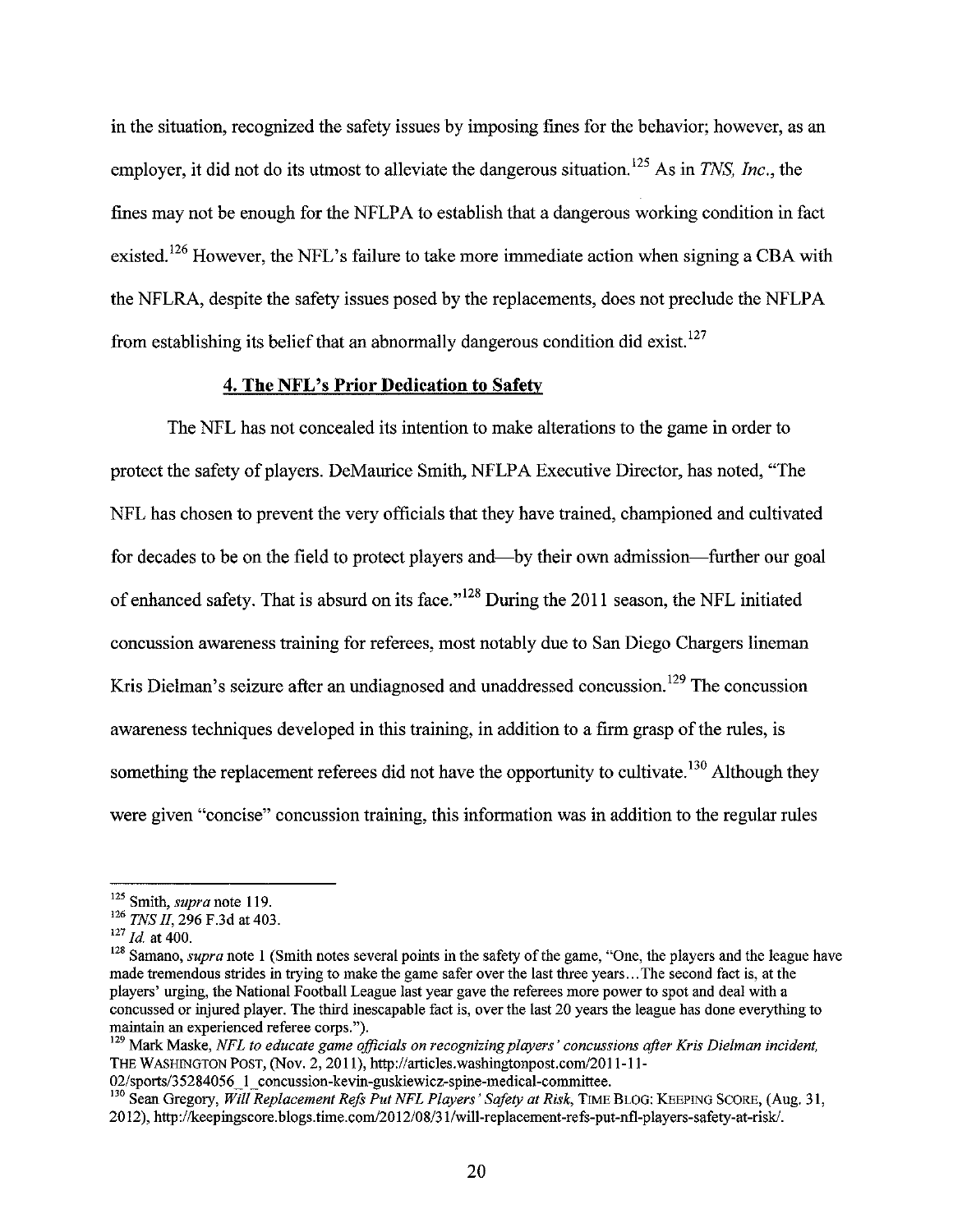training.<sup>131</sup> The overload of information, coupled with inexperience, high intensity on the field. and the sheer lack of time allotted to absorb the material, meant the replacements were not equipped to apply the condensed version of the training they had been given.  $132$ 

The league has insisted on creating a safer environment for players, yet while it impliedly and explicitly acknowledged the deficiency in the replacement staff and continued to prolong the CBA negotiations, the safety of players was at risk. For players, there was a vast difference between trained, experienced, properly qualified referees and the less competent replacement staff. The replacements, through no fault of their own, were inherently under-qualified for the positions they were given. Because of their inexperience, they put the players at risk by creating an abnormally dangerous condition on an already dangerous field.

### **b. Immediate Risk of Harm**

In order to fully understand the risk of harm that the players faced, both the causal chain leading to and the severity of the potential injury must be considered. As stated by the concerned players, the higher risk of injury with the replacement referees was the inefficiency in calling fouls. 133 Because calls were being missed, players were more inclined to push the replacements in order to see what would and what would not be called. Therefore, they were more physical and, in some cases, disregarded or took advantage of rules that were put in place to prevent injury.  $134$  It is true that, if a hit is going to be delivered, whether it is called is irrelevant to the risk that injury will occur. However, injuries were likely to stem from the players' conception that they could "get away with" illegal behavior, and even further, that it was permissible to *try* 

 $^{131}$   $^{131}$ 

 $^{132}$  Jd.

<sup>133</sup> Begley, *supra* note 83.

<sup>134</sup>*See* Jd.; *See also* Smith, *supra* note 50.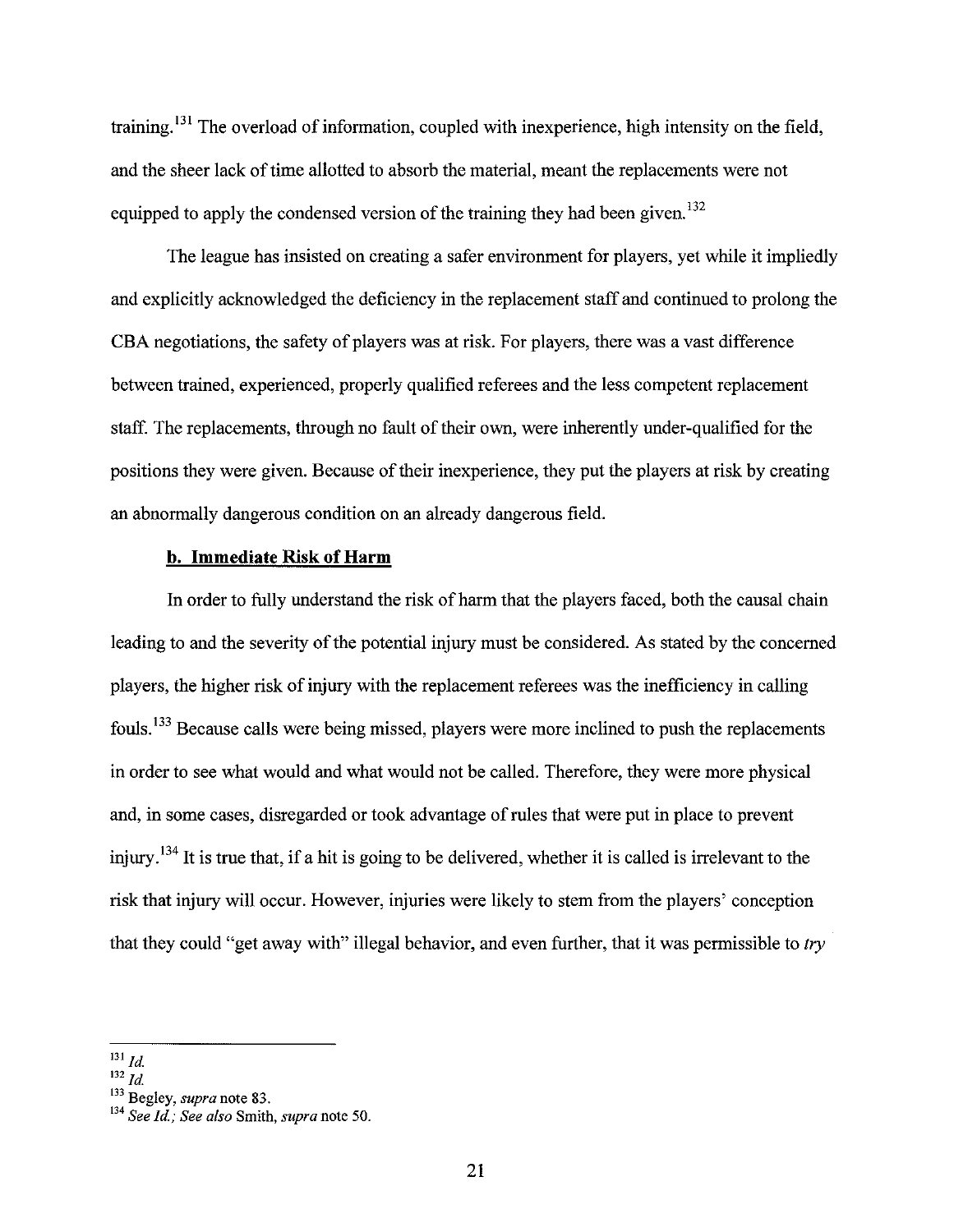to get away with this behavior.<sup>135</sup> Therefore, although the replacements themselves were not directly causing the injury, their lack of control of the game and their reputations among players were the proximate cause of a more physical, unnecessarily dangerous game.

#### **1. Brain Injuries and Their Consequences in Football**

Beyond the repercussions of concussions already discussed, newly being studied is Chronic Traumatic Encephalopathy (CTE).<sup>136</sup> This degenerative brain disease is one that produces symptoms similar to Alzheimer's disease, the difference being that CTE has no genetic cause.  $137$  Because repeated brain trauma is the only clear cause of the condition, it is the only avoidable form of dementia.<sup>138</sup> While the research is still relatively new, it has been found that "any athlete who may have sustained more than one concussive injury may be at risk for CTE."139 Unfortunately, at this point in time there is no test to determine whether an individual has CTE while he is alive.<sup>140</sup> However, through studying brain tissue after death, of the 51 confirmed cases of CTE, the condition was found in at least 5 football players.<sup>141</sup> Of the confirmed cases, 90 percent of the CTE cases were found in athletes as opposed to the 10 percent found in the general population.  $142$ 

While football players accounted for just over 11 percent of the confirmed CTE cases in athletes, boxers accounted for just fewer than 87 percent of these cases.  $^{143}$  Although both sports involve a significant amount of contact, the substantial difference can be attributed to the regulations of each sport with respect to preventing head injury and concussion. Beyond the rule

14o *Id* 

<sup>135</sup>*See* Begley, *supra* note 83.

<sup>136</sup> Terry Zeigler, *Chronic Traumatic Encephalopathy,* SPORTS MD, (Feb. l, 2012), http://www.sportsmd.com/articles/id/44.aspx.

 $^{137}$  Id.

 $138$  *Id.*  $139$   $\frac{1}{1}$ 

 $141$  *Id.* 

<sup>142</sup> Zeigler, *supra* note 136. 143 *Id*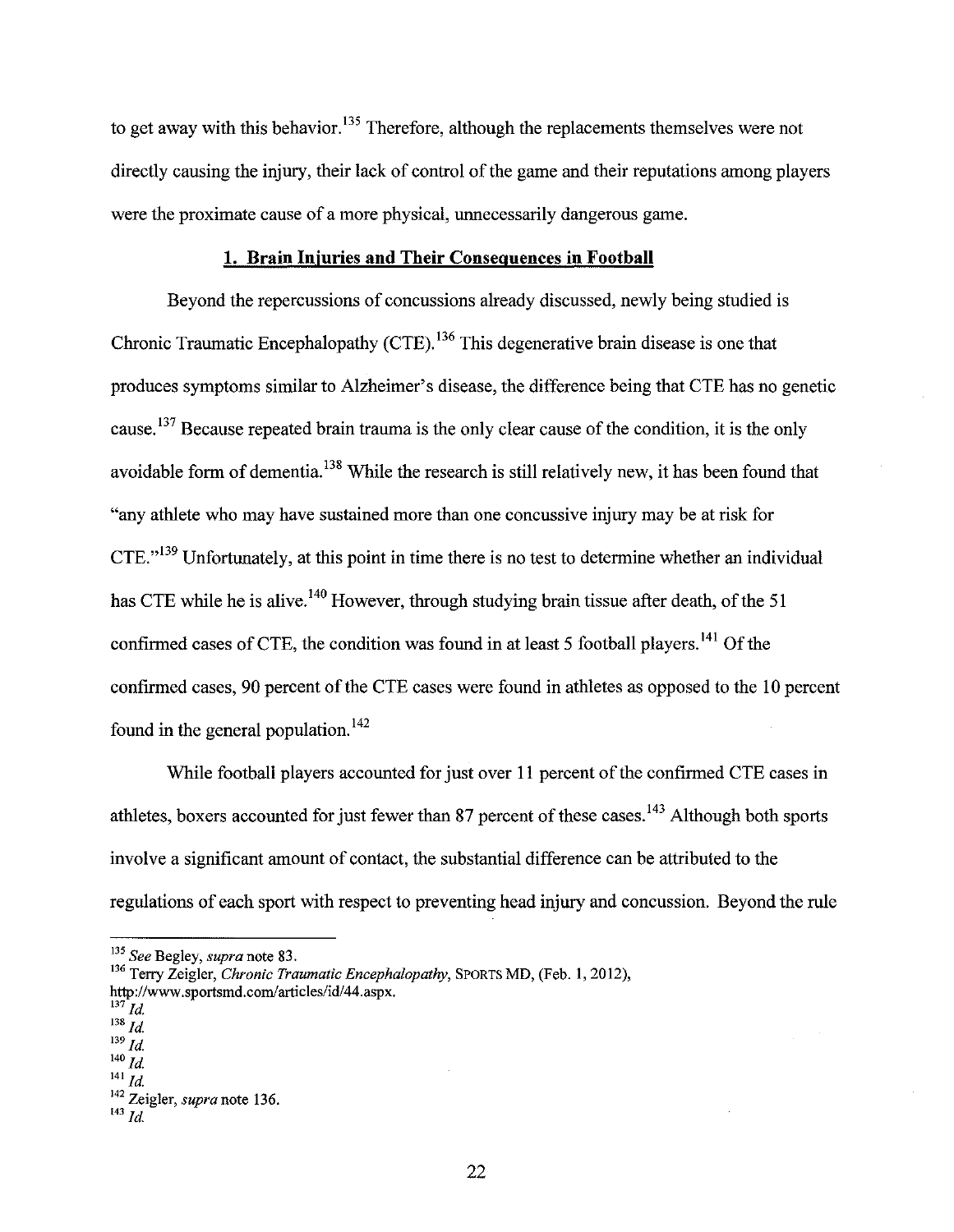prohibiting contact while an opponent is down and the implementation of a mouth guard to absorb some of the force to the head, boxing offers little protection to its athletes, especially when it comes to head injury.  $144$  The regulations of the sport focus on assessment, diagnosis, and treatment rather than prevention.<sup>145</sup> Conversely, the NFL has implemented various rules and regulations to protect its players from head injury and ensure their longevity.<sup>146</sup> The League, in creating these rules, acknowledged the dangers inherent in the sport and sought to limit the potential for occurrence.<sup>147</sup> The Official Playing Rules of the NFL strictly prohibit a player from using his helmet to collide with an opponent, especially when colliding with that opponent's helmet.<sup>148</sup> However, without the appropriate referees to ensure these rules are actually put into action, the regulations become ineffective. The on-field experience begins to mirror that of a boxing match-minimum regulation and maximum contact.

Although broken bones and tom ligaments occur as frequently as head injuries, and perhaps call for longer recovery in terms of games missed, concussions were the immediate risk that players faced due to the replacement referees.<sup>149</sup> The inefficiency in play calling created an environment wherein players' safety was at great risk, more so than the typical risks associated with the sport.<sup>150</sup> The NFL implements rules in order to prevent the risk of head injury and concussion but the rules are merely words on paper without a referee who is trained and experienced enough to enforce them on the field, in real time.

<sup>&</sup>lt;sup>144</sup> Boxing Rules & Regulations, *ISPORT*, http://boxing.isport.com/boxing-guides/boxing-rules-regulations (Last visited Jan. 30, 2013).

<sup>&</sup>lt;sup>145</sup> Melissa Neiman, *Protecting Professional Boxers: Federal Regulations with More Punch*, 15 SPORTS LAW. J. 59,

<sup>77 (2008).&</sup>lt;br><sup>146</sup> Heiner, *supra* note 11 at 271.<br><sup>147</sup> Goodell, *Foreward, supra* note 33; Goodell, *Official Playing Rules and Casebook of the National Football League, supra* note 121.

<sup>&</sup>lt;sup>148</sup> Goodell, *Official Playing Rules and Casebook of the National Football League, supra* note 121.<br><sup>149</sup> Marc Sessler, *Charles Woodson out six weeks with broken collarbone*, NFL.COM, (Oct. 22, 2012),

http://www.nfl.com/news/story/0ap100000083881/article/charles-woodson-out-six-weeks-with-broken-collarbone; Ryan VanBibber, *RGIII injury: Redskins QB needs 'total reconstruction; of right knee, according to report,* SB Nation, (Jan. 9, 2013 ), http:/ /www.sbnation.com/nfl/20 13/1/9/3 854562/rg3-injury-redskins-knee-surgery. 150 Begley, *supra* note 83.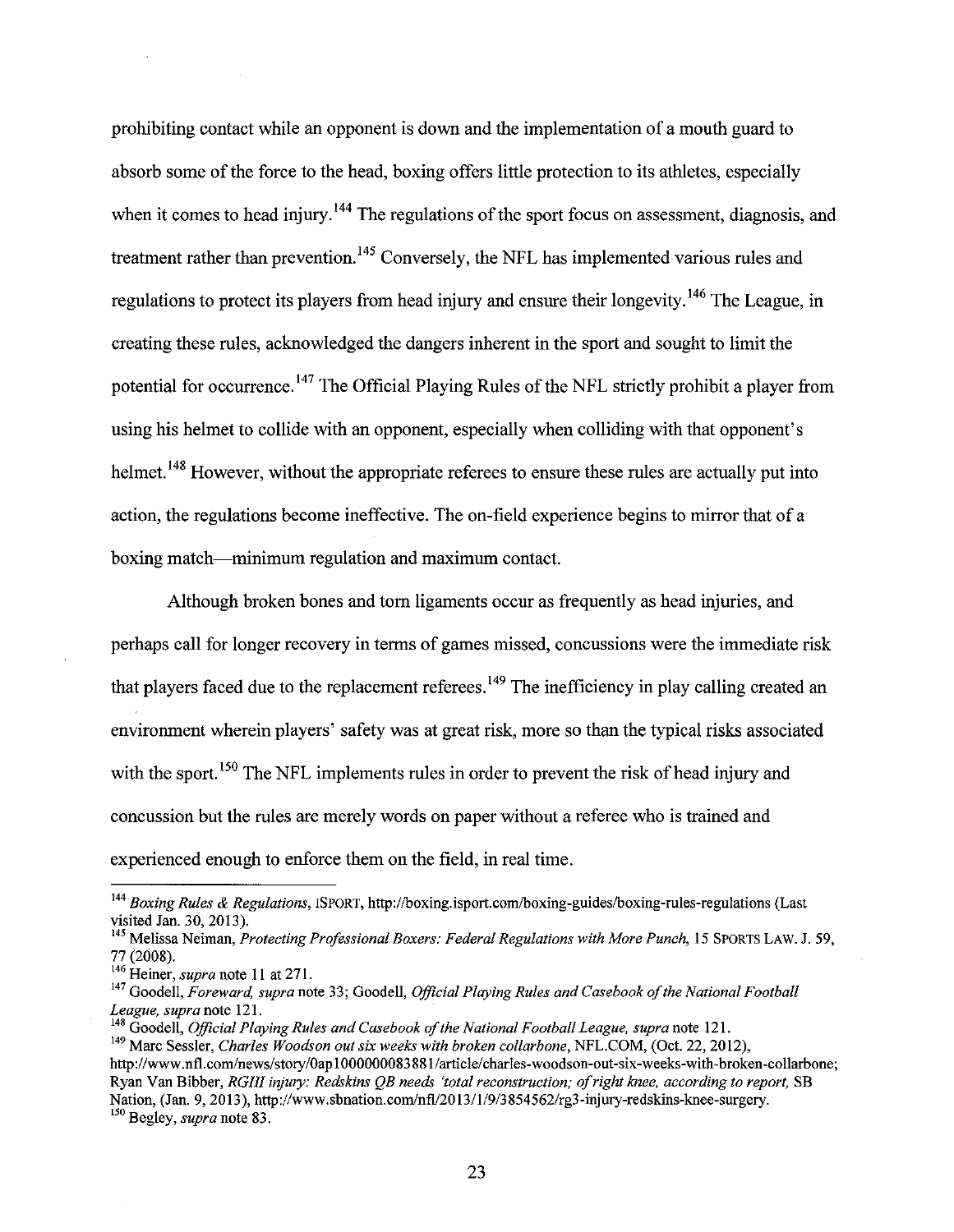#### IV. **Conclusion**

Inexperienced officials will inevitably make mistakes in play calls as they grow accustomed to the fast pace and high energy in an NFL game. For this reason, under usual circumstances, the NFL places only one rookie referee in each game. 151 The potential for mistakes in employing an entire officiating crew of rookie's is limitless. During the reign of the replacement referees, calls were missed during every game, some more obvious than others.<sup>152</sup> Even the NFL was compelled to release a statement regarding the missed offensive pass interference call in the Green Bay v. Seattle game that resulted in a Seattle touchdown and cost Green Bay the game.<sup>153</sup> While the "W" was stolen from the Packers, the NFL chose not to alter the record of either team because, without the pass interference call, a lack of which was not reviewable, the elements of the play that were reviewable would not overturn the touchdown. <sup>154</sup> Even amid campaigning, President Obama and Vice Presidential Candidate Paul Ryan took to the media to comment on the performance of the replacement officials after this particularly unfortunate display. <sup>155</sup>

The presence of the replacement officials created an abnormally dangerous condition that put the safety of players at risk of immediate harm. As stated, in order to successfully strike due to this condition, despite the NFLPA and NFL's CBA, the NFLPA would have had to establish that (1) players believed in *good faith* that an abnormally dangerous condition existed on the field; (2) this belief must have *caused* the strike; (3) the belief must have been supported by

<sup>&</sup>lt;sup>151</sup> Wolf, *supra* note 44.<br><sup>152</sup> Michael David Smith, *Packers fans protest at Lambeau Field*, NBC SPORTS: PROFOOTBALLTALK, (Sept. 25,<br>2012), http://profootballtalk.nbcsports.com/2012/09/25/packers-fans-protest-at-lambea

<sup>&</sup>lt;sup>153</sup> *NFL Statement on Final Play of Green Bay Packers-Seattle Seahawks Game, NFL Communications, (Sept. 25,* 2012), http://nflcommunications.com/2012/09/25/nfl-statement-on-final-play-of-green-bay-packers-seattleseahawks-game/.

 $^{154}$  *Id.* 

<sup>155</sup>Margaret Chadbourn & Samuel P. Jacobs, *Obama, Ryan agree: NFL 's replacement officials need replacing,*  Reuters, (Sept. 25, 2012), http://www.reuters.com/assets/print?aid=USBRE88O1EN20120925.